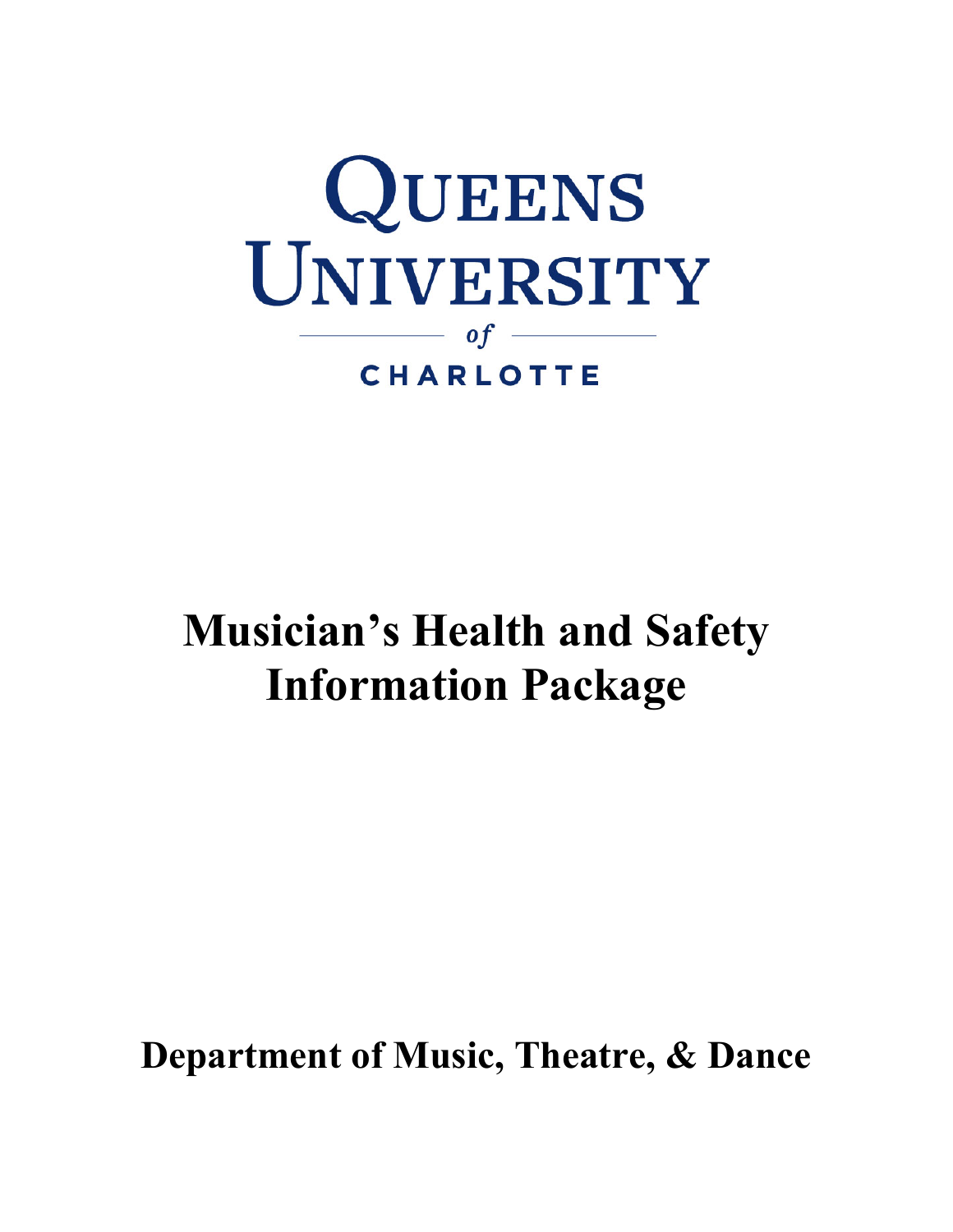### **Introduction**

All university programs accredited by the National Association of Schools of Music (NASM) are obligated to provide health and safety-related information to student musicians. The Queens University of Charlotte faculty and staff in the Department of Music, Theater and Dance take this charge seriously, and encourage all students to familiarize themselves with the information presented in this module.

We feel important to remind the reader that health and safety depend in large part on the personal decisions of informed individuals. Institutions have health and safety responsibilities, but fulfillment of these responsibilities can and will not ensure any specific individual's health and safety. Too many factors beyond any institution's control are involved. Individuals have a critically important role and each is personally responsible for avoiding risk and preventing injuries to themselves before, during, and after study or employment at any institution. The advisory information included in this module do not alter or cancel any individual's personal responsibility, or in any way shift personal responsibility for the results of any individual's personal decisions in any instance or over time to any institution, or to National Association of Schools of Music (NASM) or to Performing Arts Medicine Association (PAMA).

National Association of Schools of Music: http://nasm.arts-accredit.org/

Performing Arts Medicine Association: http://www.artsmed.org/

This module includes information regarding hearing, vocal and musculoskeletal health, repetitive injury prevention, performance anxiety, and the use, proper handling, and operation of potentially dangerous materials, equipment, and technology. You will also find information about general safety.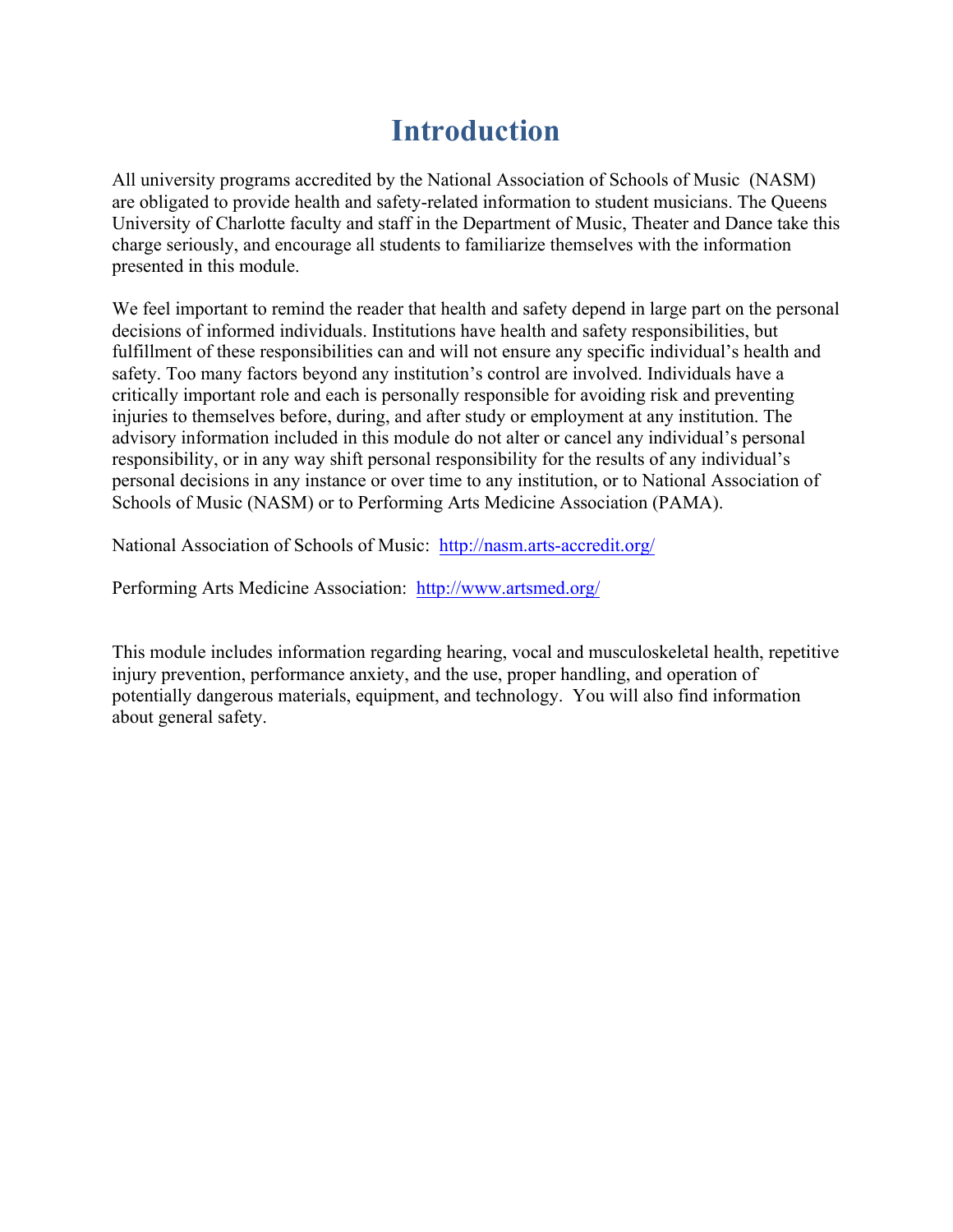### **General Safety**

#### **Introductory Overview**

General Safety for all persons participating in musical activities at Queens University of Charlotte is of the utmost importance to our community. Many of the common-sense safety precautions you can take will keep you and your fellow musicians safe from unwarranted harm. The key to staying safe is remaining conscientious of your surroundings, belongings, and knowing whom to contact in the case of an emergency.

#### **General Safety**

 improving your study habits. Ask yourself the following questions: Remaining safe on campus is probably not something that requires more precautions than you are already taking however, there may be some that are often overlooked or haphazardly considered. In order to stay safe, you may need to adjust your habits or entirely change your routine. In a way, this could be a lifestyle change similar to becoming more physically active or

- Do you always lock your dorm room door?
- Do you always lock your computer?
- Are your personal items, including instruments and books, in a safe and secure location where they cannot be taken?
- Have you ever been caught off-guard when in an environment that you usually feel safe?

The above items are often taken for granted. Are you consistently taking these precautions?

Did you know that 80% of campus crimes are committed by someone within the college community? This is a scary statistic. Thieves are also found to typically steal without the use of force. This fact means that the individuals who may have found your belongings, taken or tampered with them, are likely one of your peers.

There are other ways to protect yourself that you may not have realized. For example, if you put a note on your door explaining where you are and when you will return, you have given someone a detailed map of your whereabouts. Always trust your instincts and take these common-sense precautions.

#### **Self-Awareness**

Another precaution that you can take is to remain aware of your surroundings. Remaining aware is not limited to paying attention while walking around campus at night because crimes can happen at any time of the day. How often do you walk around campus listening to music with headphones or talking on the phone? While you are engaged in a thoughtful conversation or listening to your jam, someone can easily take something out of your bag without you ever noticing. Things you can do to deter a crime could include: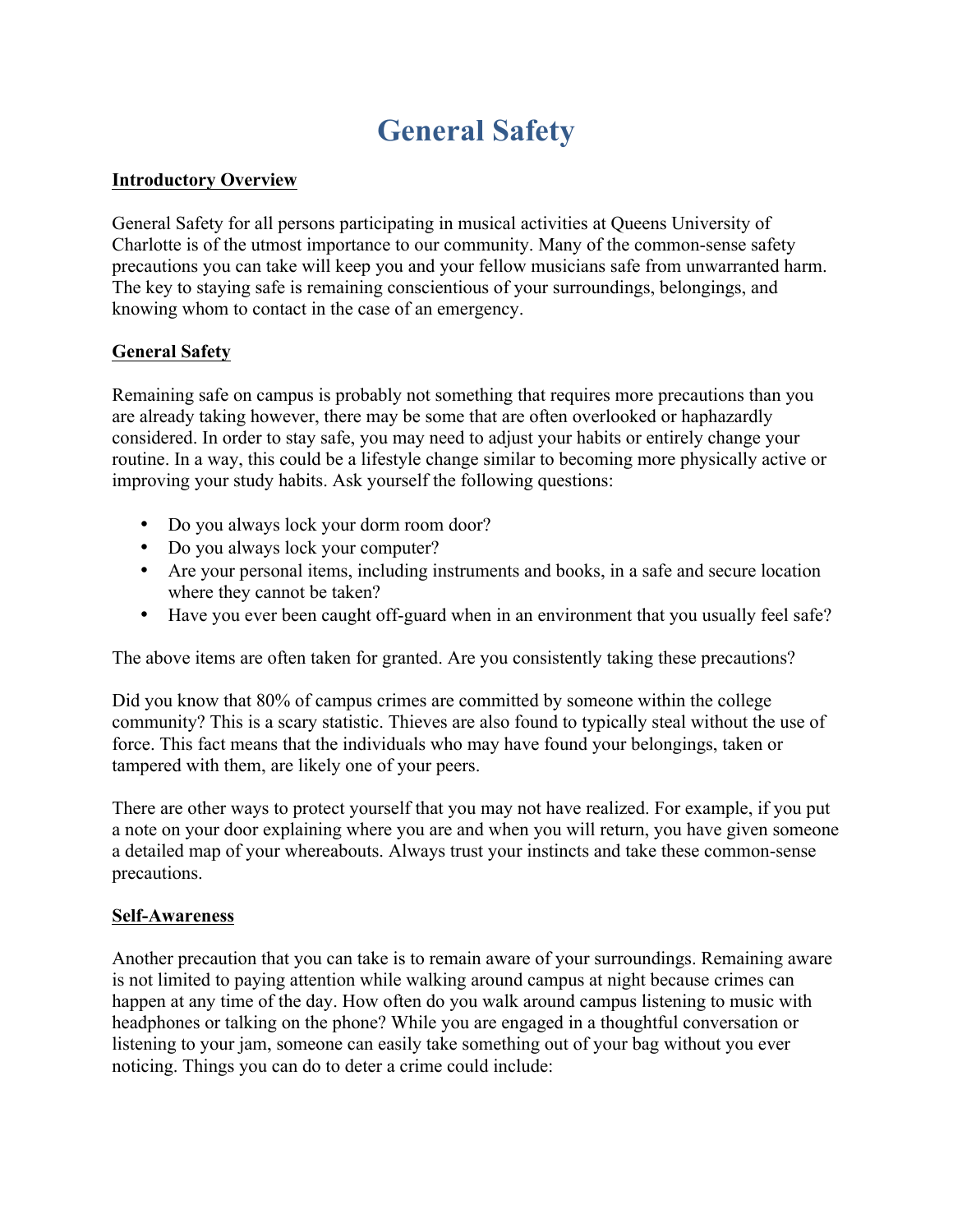- Watch people's behavior for any irregularities.
- Walk with groups of people.
- Listen to your music or have your phone conversation when you have reached your destination.

Trust your intuition with people around you as well as your surroundings. Use the 10-5-2 system. How do you feel while being in proximity from a person or place? Ask yourself these questions:

- How do you feel 10 feet away from a particular person/place?
- How do you feel 5 feet away from a particular person/place?
- How do you feel 2 feet away from a particular person/place?

Get in the habit of being aware of your surroundings and how you feel within these distances. If you are uncomfortable, remove yourself from the situation. If the person persists, call the Public Safety and Campus Police Department at 704-337-2306 to report the situation.

Another helpful tool, while we're on the subject, is to immediately put Public Safety and Campus Police's phone number in your contacts (704-337-2306). You are doing it right now, right? This is one number you should absolutely have in order to report a crime, suspicious activity, or any reason where you feel threatened or in harm's way.

Public Safety and Campus Police can also permanently engrave unique identification numbers onto high-end personal items (i.e. bikes, laptops, iPods, etc.) A record of the items is kept in a database within the police department. Or you might choose to identify your valuables using a "tag kit" that can be purchased at any local retailer.

#### **Safety Tips for Center for the Fine Arts**

Safety in the Susanne Little Fine Arts building is not limited to protecting your property. It also includes the safety of our facilities. While our faculty, campus police, and campus services personnel are constantly striving for the best environment for everyone that comes to our campus, facilities related problems are not always noticed. This is where you come in!

If you notice something in the building that could pose a safety hazard for others, report it to Campus Services at 704-337-2372. Safety also includes locking doors to practice rooms that are left open, turning off lights and clearing the stage of obtrusive objects, and even getting the attention of someone that may have left items in an unsecured location (the Music Library, for example).

How often have you gone to a computer that was still logged in as a different user? You would probably have to log that person out to get to your own work however, a quick check of a computer you might not be using could mean saving someone from hacking into their accounts and stealing their identity. This includes logging out of social media, printers/copiers, or emails. Your help in securing the building is beneficial to our entire community!

Other safety tips for keeping our building safe include: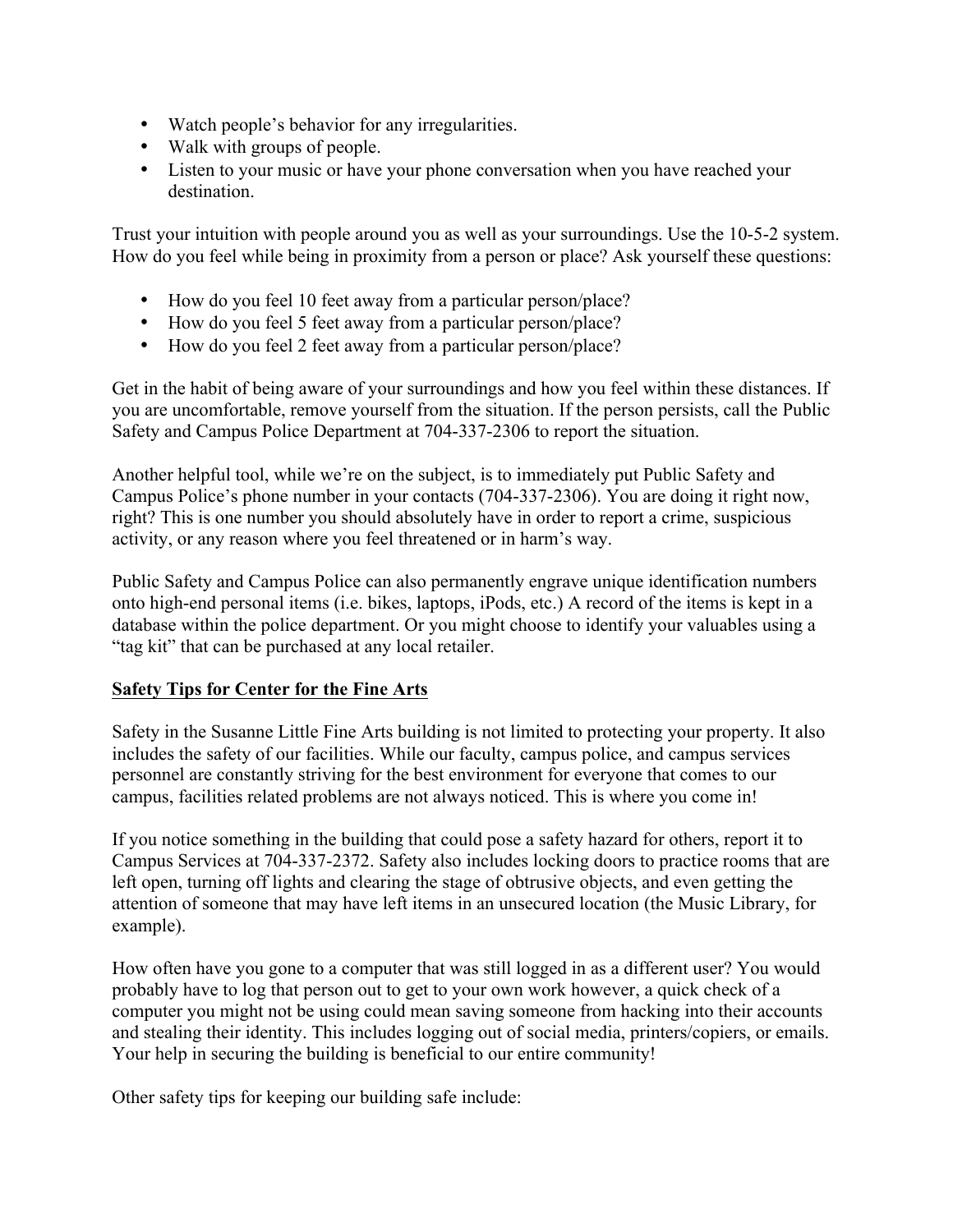- Double-checking that you have collected all of your personal belongings before leaving a classroom.
- Making sure instruments are locked and put away in an appropriate space that will remain safe as you go to your classes.
- Closing the lid and fallboard (over the keyboard) of all pianos after use.
- Becoming familiar with how to turn lights on and off in both concert halls.
- Becoming familiar with the location of emergency exits.
- Wrapping and putting away all cables in the piano lab (and elsewhere) to avoid tripping hurting yourself or damaging of equipment.
- Keeping your room key and other keys to the building in a safe and secure place. Do not lend out your key to anyone.

 Campus Police Department at 704-337-2306 to escort you to your residence hall or car. Again, if you are leaving the building late at night and do not feel safe, call the Public Safety and

#### **Other Important Safety Information**

Many students have vehicles or bicycles on campus and staying safe can help protect you and your belongings while on and off campus. When traveling off campus, make sure to park your car or bicycle in a well-lit area. Lock your bicycle to an appropriate corral and remove all personal belongings including helmets or bags that could be taken.

There are several emergency blue light phones located on the main campus. Once activated, a blue light strobe flashes from the top of the phone tower and Public Safety and Campus Police is notified immediately. If you need assistance, see something that is suspicious or see someone else who needs assistance, you should activate a blue light phone and speak directly with Public Safety and Campus Police. Emergency Blue Light Phones are routinely checked by Public Safety and Campus Police Officers and repair requests are made as needed.

Other behavior that may put you at risk includes:

- Dumpster Diving Someone digging through your trash to get personal information.
- Shoulder Surfing Someone watching behind you as usernames/passwords/pin numbers are being used.
- Social Engineering Someone conning another to gain access to company/university information.
- Phishing Emails pretending to be someone else, asking for reply to emails, looking for your account information, or someone posing as the campus IT department.
- Pharming Someone trying to get personal financial information
- Hacking Getting through a firewall to get confidential information

Avoid posting real name, date of birth, where you live or work, and phone numbers. People attempting to steal your identity or personal information will use these methods to commit crimes that may be harmful for an extended period of time. Be aware of your surroundings and the people within close proximity to you.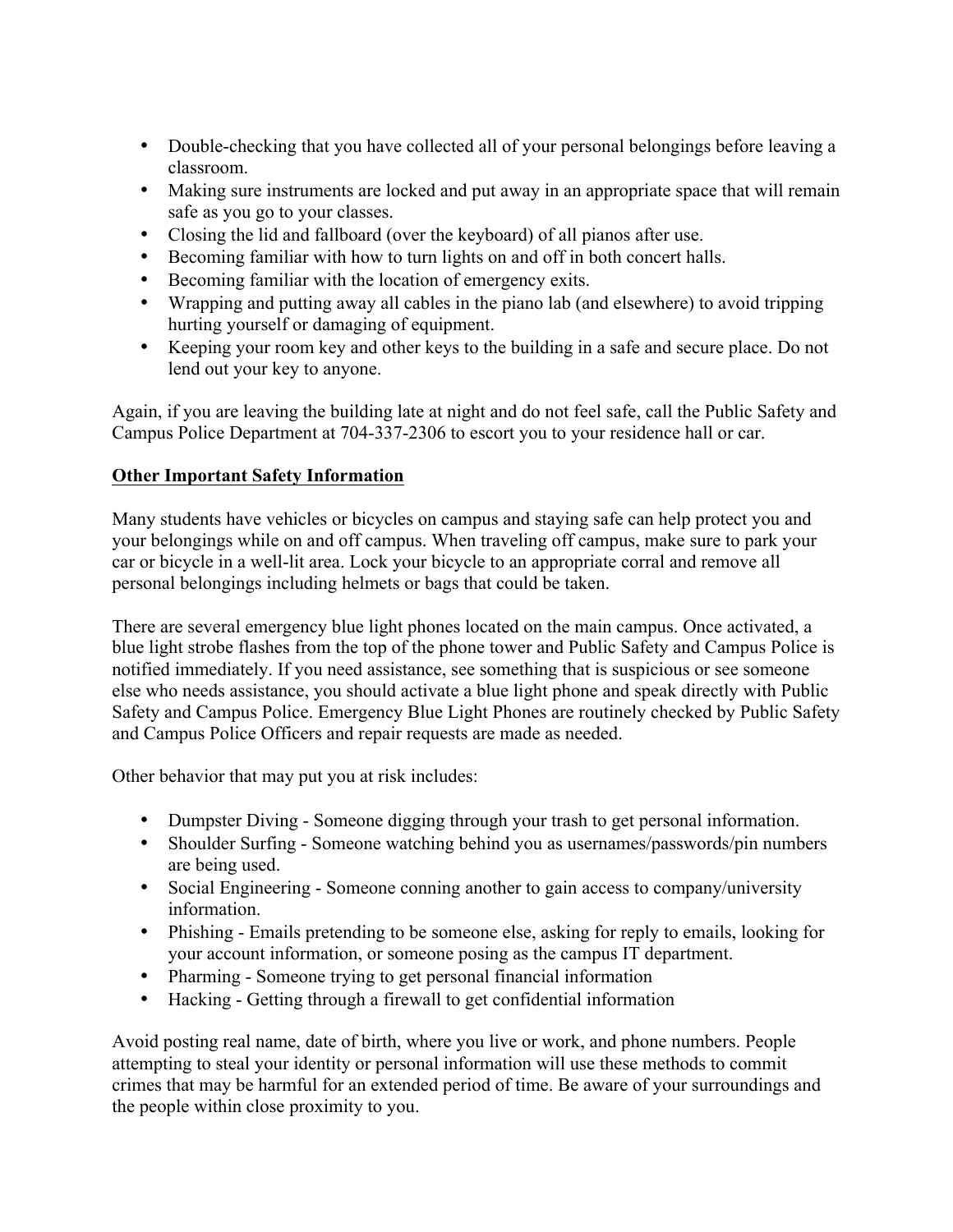Always be sure to report obscene, annoying, or harassing phone calls or email messages immediately. You can also participate in personal safety and security programs where you will learn more actions that can save you or the community harm from others.

#### **Conclusion**

General Safety is not one person's job, but it is the job of our entire community. Taking precautions, being aware of your surroundings, and knowing who to contact in an emergency will benefit everyone. These are not steps that are limited to people within the Queens music community – they can be applied to all of your activities. Stay safe!

#### **References**

Queens University of Charlotte Public Safety and Campus Police URL: <http://www.queens.edu/Student-Life/Public-Safety-and-Campus-Police.html> Protect Your Possessions and Identity URL: <https://www.youtube.com/watch?v=VSLyi6EGQpc>

#### **Additional Resources**

#### **Public Safety and Campus Police URL**:

<http://www.queens.edu/Student-Life/Public-Safety-and-Campus-Police.html>

#### **Queens Safe Initiative Programs URL:**

<http://www.queens.edu/Student-Life/Public-Safety-and-Campus-Police/Queens-Safe-Initiative-Programs.html>

To report a crime on campus, dial 704-337-2306 - Or by dialing 911

Crimes may also be reported to the Dean of Students (704-337-2227) and authorities in Residence Life (704-337-2464)

| Confidential reporting can be made to:                |              |
|-------------------------------------------------------|--------------|
| Counseling                                            | 704-337-2220 |
| Physical Health                                       | 704-337-2220 |
| Spiritual Health                                      | 704-337-2912 |
| <b>Campus Police</b>                                  | 704-337-2306 |
| Direct Number (To the Sergeants and Officers on duty) |              |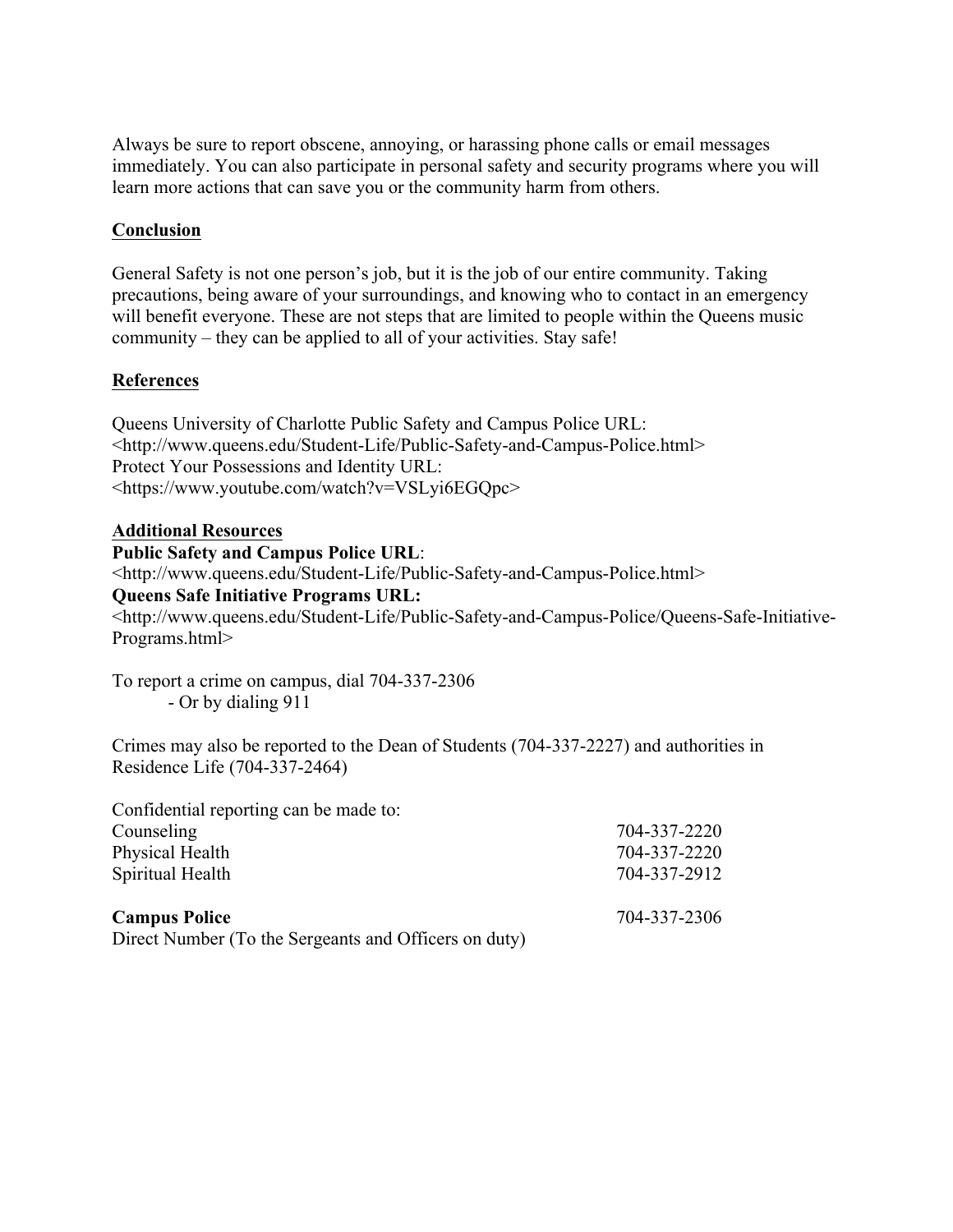### **Proper Handling and Operation of Materials, Equipment, and Technology**

The music students, faculty and staff must be respectful of shared spaces and shared equipment in order to maintain good and safe working conditions for all. Additionally, students are bound by the University Honor Code to treat equipment with respect and use it responsibly. The health and safety of our students, faculty, and staff is of utmost importance. In order to ensure safety all members of the music community should adhere to the following guidelines.

#### **Safe Lifting/Moving Heavy Instruments or Equipment**

 body. Don't twist your body while carrying the load. To change direction, shift your foot knees. Don't stoop. Make sure your hands and feet are clear when placing the load. Bend from the knees for any kind of lifting, even light lifting. Lift, push or pull from the power zone (close to the body between mid-thigh and mid-chest); pushing is preferred and safer than pulling whenever possible. Work with a partner when possible. Carry the load close to the position and turn your whole body. Watch where you are going! To lower the object, bend the

For specific guidelines on safe movement and lifting by the Department of Occupational Safety and Health: https://www.osha.gov/SLTC/etools/electricalcontractors/supplemental/principles.html#power

Guidelines of Safe Lifting by the National Institute of Occupational Safety and Health (NIOSH): https://www.cdc.gov/niosh/docs/94-110/

#### **Cleaning and Disinfecting Instruments**

Each student is responsible for the care and maintenance of personal instruments; sharing mouthpieces is discouraged; see manufacturer's directions for maintenance specific to your instrument. Also, your applied instructor will provide information on how to clean and maintain your instrument.

The music therapy program maintains a collection of musical instruments for checkout and use during clinical training, coursework, and sometimes in performing ensembles. Our department also maintains a collection of musical instruments for use by members of the faculty and students enrolled in our courses and performing ensembles. As with any other items we use in the course of our daily lives, musical instruments must be cared for properly and cleaned regularly. Each instrument in the Department's collection receives an inspection at the end of the academic year. Every year, thousands of dollars are spent to clean, adjust, and return instruments to full playing condition.

Please be aware that most viruses cannot live on hard surfaces for a prolonged period of time. Some die simply with exposure to air. However, certain groups are quite hardy. Therefore,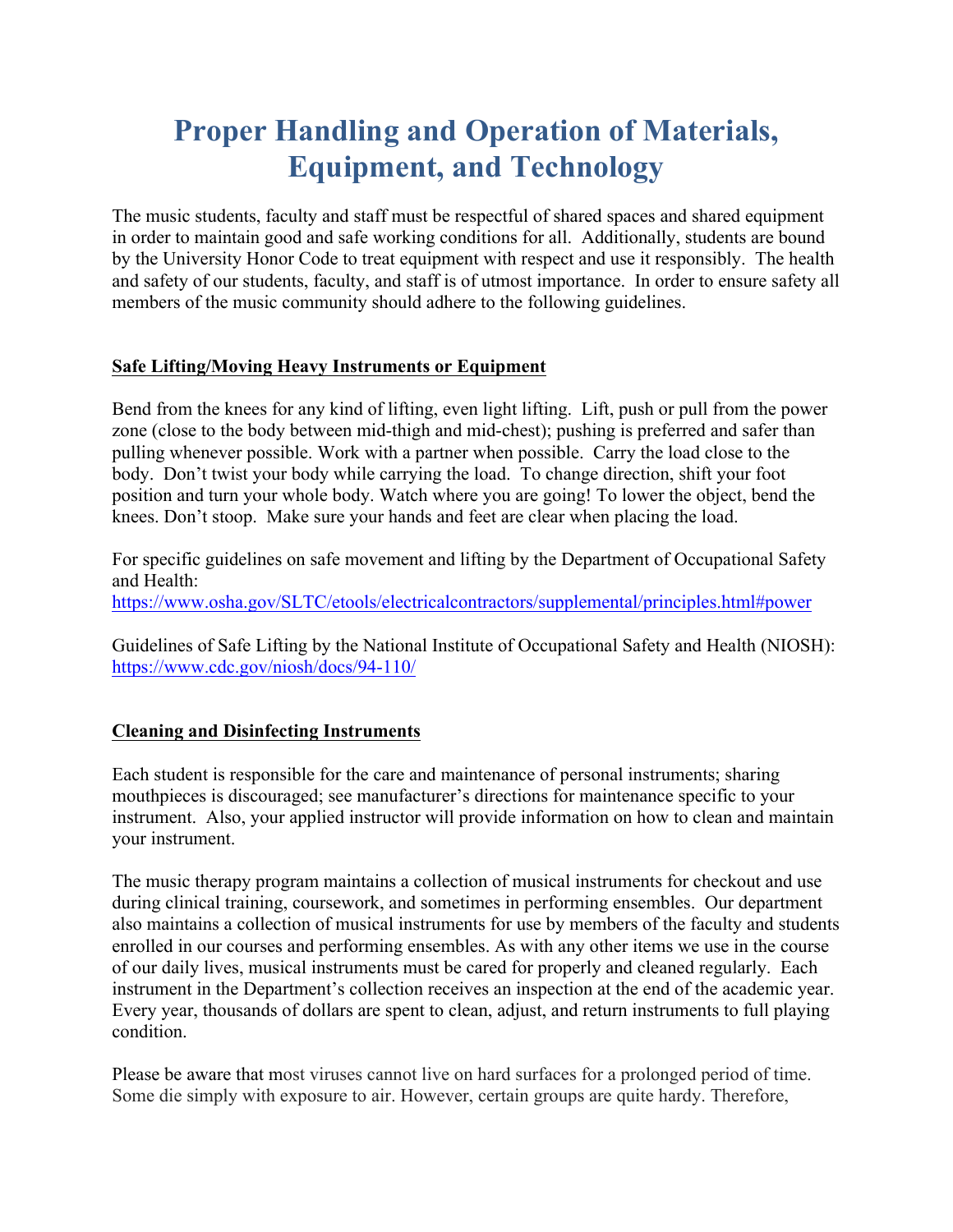musicians must be concerned with instrument hygiene. Users of school owned and rented musical equipment might be more susceptible to infections from instruments that are not cleaned and maintained properly. If the cleaning process is thorough, however, musical instruments will be antiseptically clean.

In general, please keep the following in mind: (a) if possible, have your own mouthpiece, (b) reeds should never be shared, (c) use a disinfectant (e.g., Sterisol germicide solution or alcohol wipes) between uses to disinfect instruments between uses, (d) discuss any hygienic issues and concerns with your applied instructor. Above, all remember that many concerns about viruses can be solved by musicians washing their hands before and after use of musical instruments.

Music therapy students are required to clean instruments after every session using disinfecting wipes in the music therapy clinics and resource room. Instruments that come in contact with bodily fluids should be cleaned and then disinfected using a bleach solution. Supplies and instructions are available in the music therapy resource room.

For additional information about safety issues and hygiene, contact the campus health and wellness center. https://my.queens.edu/studentlife/SitePages/Health%20And%20Wellness.aspx

#### **Care of Equipment and Technology**

Electronic and Recording equipment owned by the our department (computers in the classroom, library, and music therapy resource room, handheld recording devices, piano lab keyboards) should be used with care and respect. Do not move department equipment or rearrange wiring unless specifically instructed to do so by a University employee. Pianos in the practice room are regularly maintained and should be treated with care at all times. Any problems with department equipment should be immediately reported to the Department Chair.

Information Technology Services and the Media Services Team provide support for the computers and recording equipment respectively. In addition, the Media Services Team manages the permanent sound and lighting systems for the stage in Dana Auditorium and provides temporary equipment as needed in other spaces. For issues with any sound equipment (with the exception of handheld recording devices) contact Media Services: 704-337-2262

#### **Back Stage Safety**

Moving pianos on the concert stages requires a minimum of 2 people and must be supervised by a faculty member or trained work obligation student. When moving the pianos, you should push them into the correct position using safe moving techniques outlined above. Prior to moving any equipment check the stage and remove debris, wires, or other trip hazards.

Do not tamper with safety equipment. Smoking is not permitted at any time in the fine arts building. Unauthorized visitors are not allowed in the stage area or dressing rooms before, during or after performances or rehearsals. Have access to a cell or other phone for emergency purposes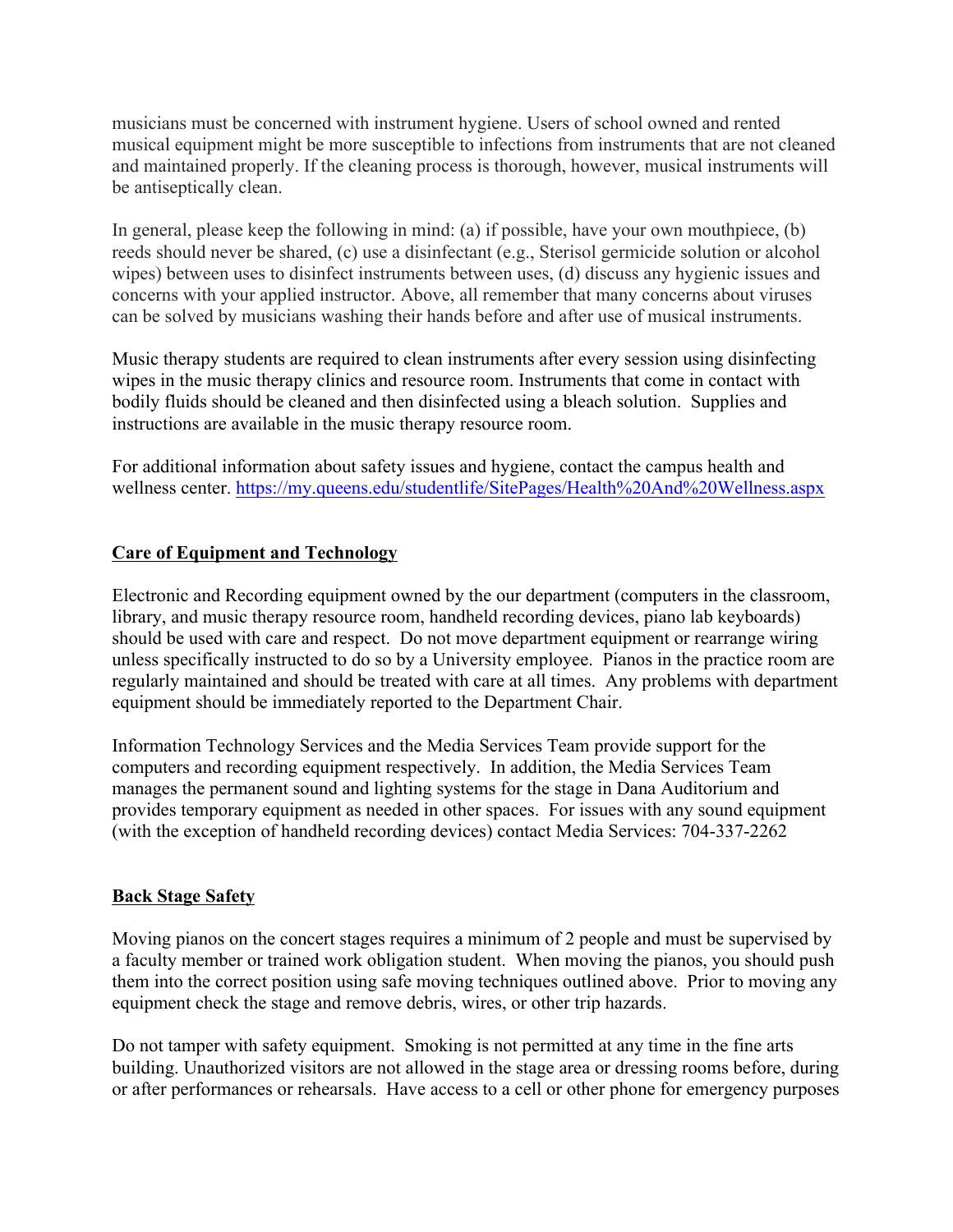and make sure the appropriate emergency numbers are available. Contact campus police if you notice anything suspicious: (704) 337-2306.

#### **Conclusion**

In order to maintain a safe and effective learning and work environment it is the responsibility of the entire music community to:

- Be respectful of the equipment and use it with care
- Maintain departmental instruments as if they are your personal instruments
- Use proper lifting/pushing techniques at all time.
- Disinfect/sanitize materials and equipment as needed.

#### References

Supplemental Information: Ergonomic Principles Index https://www.osha.gov/SLTC/etools/electricalcontractors/supplemental/principles.html#lifting Cleaning Children's Toys http://www.cultureofsafety.com/childcare/cleaning-childrens-toys/ How To Clean and Disinfect Schools To Help Slow the Spread of Flu http://www.cdc.gov/flu/school/cleaning.htm

#### **Additional Campus Resources**

Health and Wellness: 704-337-2220 Campus Services: 704-337-2201 Media Services Team: 704-337-2262 Information Technology Services: 704-337-2323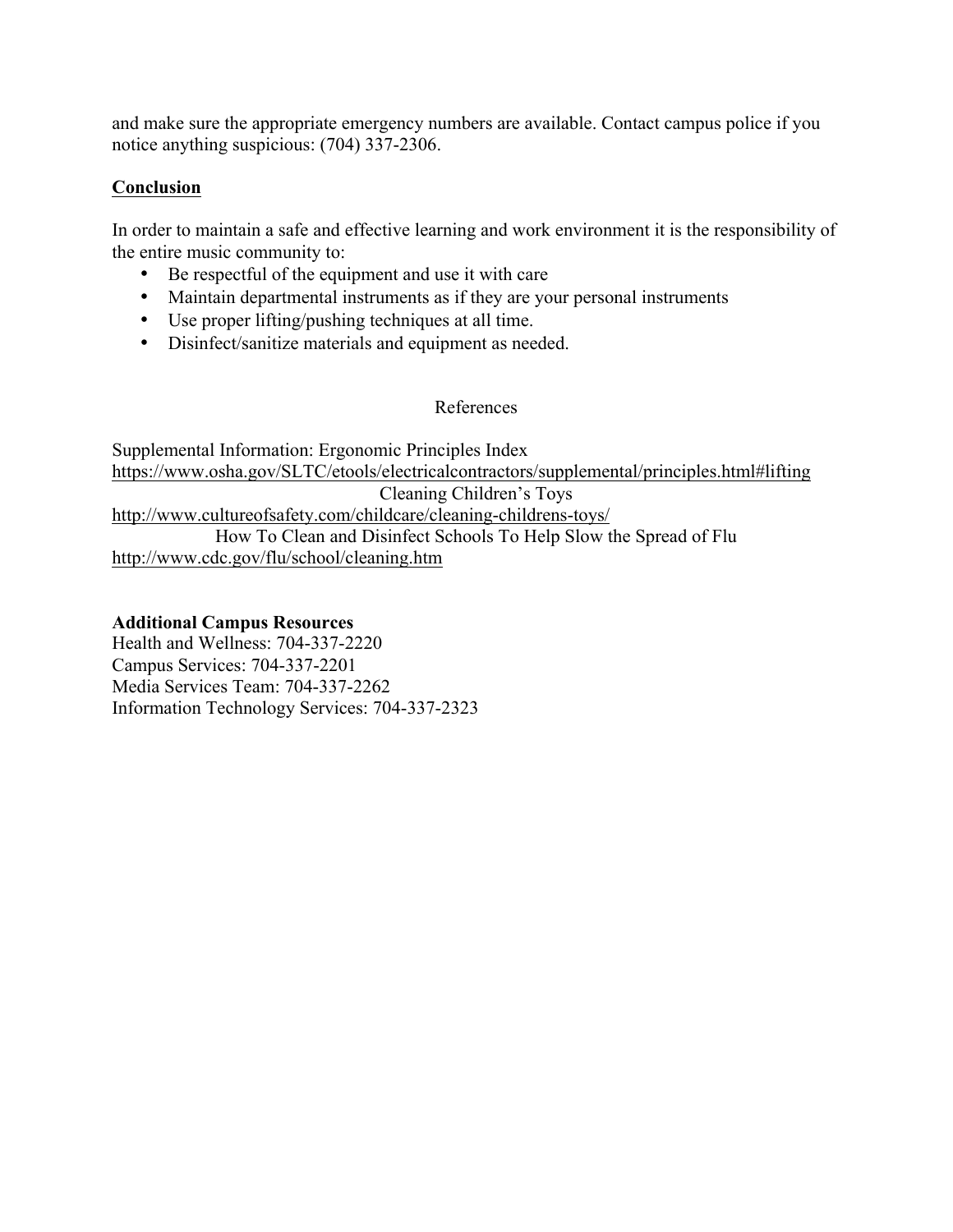### **Neuromuscular System Health**

#### **Introductory Overview**

 Practicing and performing music is physically demanding. Musculoskeletal health is essential to lifelong success as a musician. Musicians are susceptible to numerous musculoskeletal disorders. Many of those are preventable, treatable, or both. Athletes can take care of their bodies by exercising, stretching, resting, hydrating, and getting appropriate nutrition (food). Similarly musicians can safeguard their physical (and mental) health by adopting and maintaining healthy habits.

 Repetitive motion injuries (also referred to as Cumulative Trauma Disorder – CTS or Repetitive Strain Injury – RSI) can occur when some motion is done repeatedly. Pain or other warning signs may develop slowly. Many areas can be affected, but the most common are fingers, hands, wrists, elbows, arms, shoulders, back, and neck.

#### **What is the Neuromuscular System?**

 The neuromuscular system supports our body's structure. It involves the muscles, bones, tendons, ligaments, nerves, and tissues that allow musicians to move, sing, and play musical instruments. The "neuro" part refers to the nervous system and plays an important role in understanding how our brain sends signals to our nervous system to coordinate the way our body moves and operates. The nervous system consists of our brain, the spinal cord, and the nerves responsible for transmitting information back and forth between our brain and the rest of our bodies. Performing music involves executing an array of complex movements in sequence. Over time, musicians who develop automatic, unconscious or poor habits of movement and posture are increasingly at risk of neuromuscular injuries.

#### **Disorders of the Neuromusculoskeletal System**

Sometimes, within our complex physical bodies, something goes wrong, and we find ourselves victim to a neuromusculoskeletal disorder. The causes and contributing factors vary, but such disorders generally fall into one of the following three categories: 1) disorders with a genetic link; 2) disorders resulting from trauma or injury; and 3) disorders that are related to our behavior. Some common symptoms of all neuromusculoskeletal disorders include pain, stiffness, aching, throbbing, cramping, and muscular weakness. Some disorders may be permanent, while others may be temporary. In some cases, a simple change in behavior or some rest and relaxation can help to eliminate or reduce certain symptoms. Other times, it's not so simple, and medical professionals may need to prescribe certain treatments, such as surgery, therapy, or medication.

#### **Contributing Factors of Neuromusculoskeletal Disoders**

The exact causes of behavior-related neuromusculoskeletal disorders are manifold. However,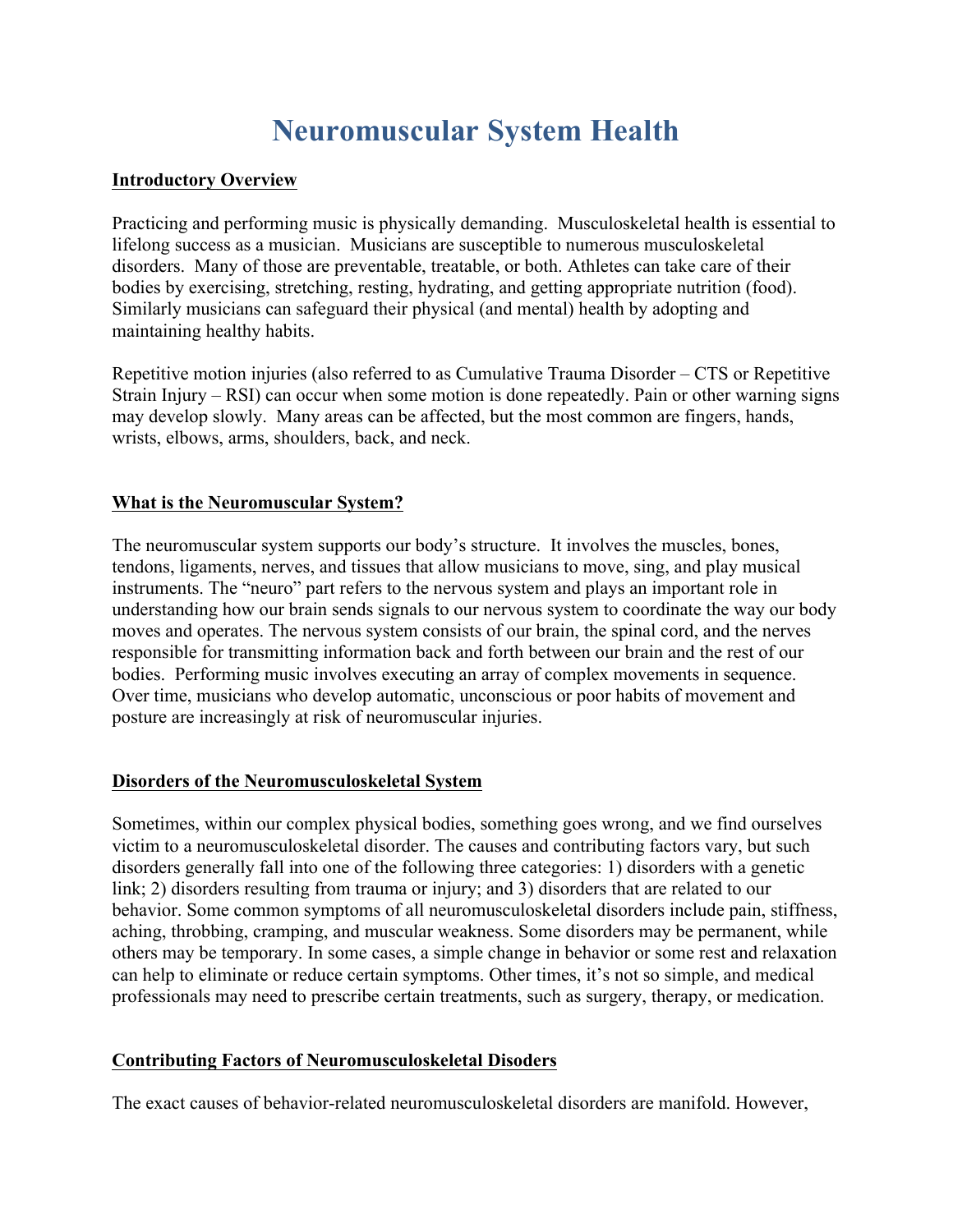these causes generally fit into one of two basic categories or factors: 1) musculoskeletal overuse and/or misuse, and 2) genetic factors.

#### **1. Overuse/Misuse (and Abuse)**

#### *Overuse*

The human body, as we all know, has certain physical limits. In arts medicine terminology, "overuse" is defined as a practice or activity in which anatomically normal structures have been used in a so-called "normal" manner, but to a degree that has exceeded their biological limits. Overuse produces physical changes in our muscles, tendons, ligaments, etc., and that's when we experience symptoms, such as pain and discomfort.

So, how much activity is too much? What exactly constitutes overuse? Well, there's no simple answer to either of these questions. The amount of excessive activity needed to produce these results varies from person to person. Often, it's tied to a person's individual anatomy and physiology. Musicians who are dealing with changes to their musical routine may find themselves "overdoing it." In the face of high self-expectations, musicians who are beginning at a new school or who are starting lessons with a new instructor may be more apt to overdo it, to push themselves too hard. Similarly, musicians who are taking up a new instrument may overdo it, as they work to quickly advance their skills. Really, any musician who rapidly increases his or her practice time or intensity is likely to overdo it and increase his or her level of risk.

When it comes to overuse, what we need to ask ourselves the following questions: "Is my body well conditioned enough to handle this kind and amount of physical activity? Am I changing my musical routine too drastically or too quickly? Why am I making this change?" These are questions that require honest and individualized answers.

#### *Misuse*

"Misuse" is when we use our bodies to perform physical tasks in abnormal ways – and sometimes to excessive degrees. When we misuse certain bodily structures, we put them under stress. This can lead us to experience symptoms such as pain and discomfort. In music, an example of physical misuse is improper technique. Improper technique can involve poor or "lazy" posture. For instrumentalists, it can involve playing with excessive pressure or force. It can also involve a physical mismatch between player and instrument. For singers, it can involve singing too loudly or singing out of range. Remember, good posture and technique are important. They'll make playing and singing easier, and you'll be less likely to hurt yourself.

#### *Abuse*

Abuse is related to both overuse and misuse. We abuse our own bodies when we perform an activity not only excessively or improperly, but also in a conscious, willful manner, over a sustained period of time. A common example is "playing through the pain." Football players can be frequent perpetrators, but so are some musicians. In their quest to be the best, they let their own physical well-being take a back seat, and end up hurting themselves. Playing or singing through the pain is not an acceptable option. If you're hurting, stop. Tell your instructor that you're not okay. Your instructor will likely have a protocol in place. This may include asking you to sit on the sidelines and make notes in your music, or you may be excused from class to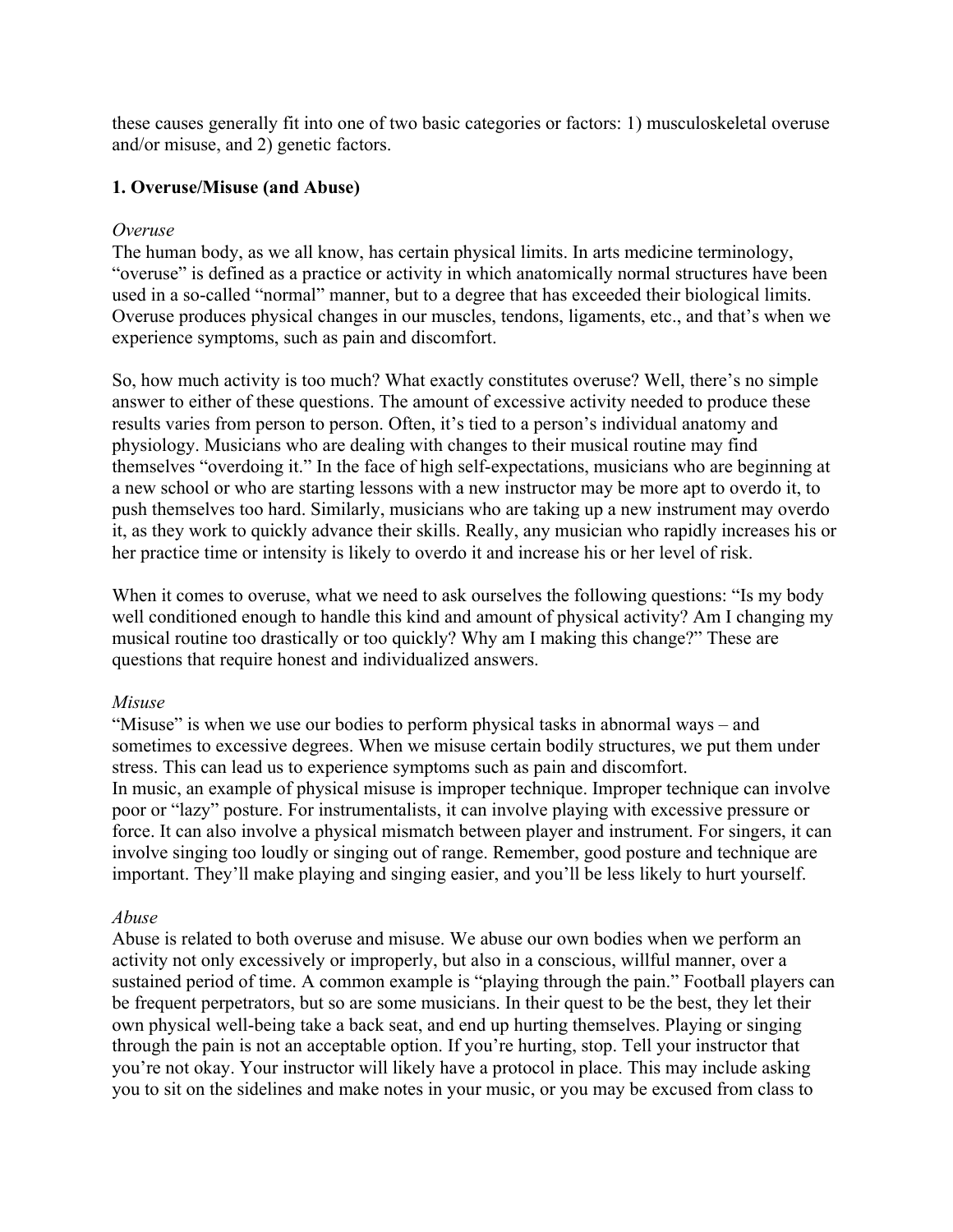seek treatment. Ultimately, if you are experiencing chronic pain, consult with a medical professional, and follow the treatment plan they provide. Your health is too important to be playing through the pain. Abuse can also involve the use of alcohol or other dangerous substances. Don't smoke or use any drug not prescribed by a medical professional licensed to do so.

#### **2. Genetic Factors**

There are also some genetic predispositions that can increase a person's risk of developing one or more behavior-related disorders. One of the most common genetic factors in this category is double-jointedness. Medically known as "hypermobility," people with this condition have joints, ligaments, and tendons with an extended range of motion. Such joint instability can increase a person's risk of developing various muscle pain syndromes. It can also lead to tendinitis, an inflammation of the tendon. (Tendons, as you may know, are the tough bands of fibrous tissue that connect muscle to bone.) Individuals with hypermobile joints tend to compensate for this instability by over-tensing their muscles. While this extra muscle tension can help them to better control their movements, it can also increase their risk of damaging or straining a muscle. People with hypermobility are generally encouraged to monitor and actively reduce the amount of tension that they carry in their muscles in order to reduce the risk of future pain and discomfort. Specific strengthening exercises may be recommended, or they may employ external methods of joint support, such as small ring splints or tape.

#### **Neuromusculoskeletal Issues Affecting the Body**

Below are a number of neuromusculoskeletal complications and disorders that are likely to affect the musician's body.

#### **1. Muscle Pain**

For musicians, muscle pain can be the result of overuse, misuse, poor posture, tension, technical problems, or poor conditioning. Muscles that are fatigued are less able to contract as strongly and frequently as "normal" muscles. With continued use, fatigued muscles are placed under greater stress, and this can lead to microscopic damage and disruption of the muscle fibers, a condition known as muscle strain. Muscle contraction is both a physical and a chemical process. When the necessary chemical compounds are in short supply, muscles can no longer operate at optimal efficiency. When muscles contract, they produce lactic acid. When lactic acid builds up in tissues, it minimizes the muscle's ability to continue efficient contractions.

Some kinds of muscle pain may subside once an activity is stopped, but others will linger. In the case of muscle strains, the pain may dissipate, but a regimen of rest, ice, and/or antiinflammatory medications may be necessary in order to reduce swelling and help facilitate a quicker recovery. As always, it's best to get your advice and treatment plan from a medical professional.

For musicians, muscle pain that stems from performing music is commonly felt in specific body locations. The neck and shoulders; the hands, wrists, and fingers; and the lower back are the most frequently affected areas. Some musicians are more susceptible to certain injuries than others. For example, clarinetists are at greater risk for right thumb pain. Double bass players are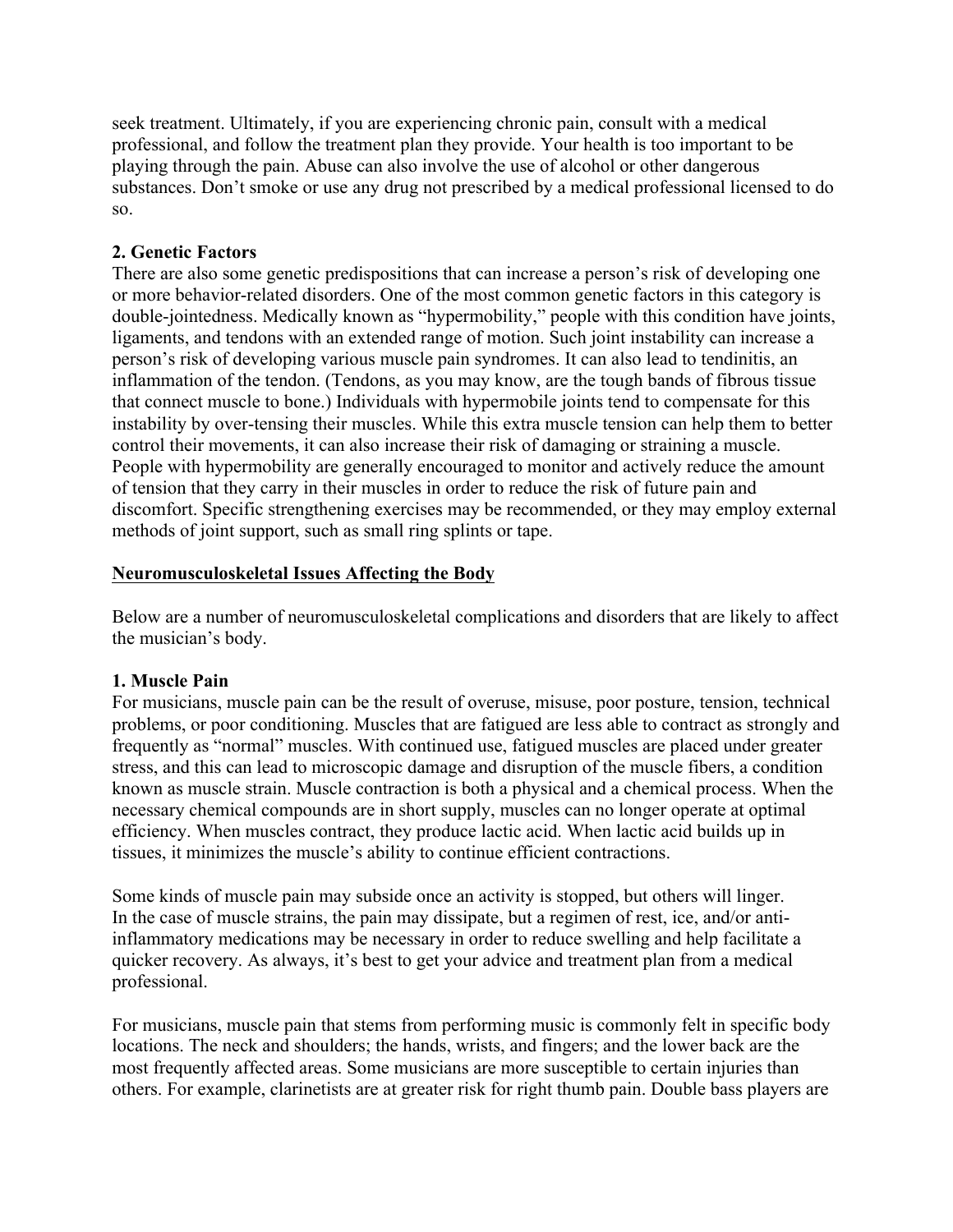more likely to experience pain in the lower back. So, just remember this, when it comes to muscle pain, give your body a break and rest your weary muscles for as long as it takes. Resuming activity prematurely often exacerbates the problem and leads to more trouble in the long run.

#### **2. Neuropathies**

"Neuropathy" is a general medical term that refers to diseases or malfunctions of the nerves. Neuropathies are classified by the types or locations of the nerves they affect. Focal neuropathies are those focused on one nerve or group of nerves within a particular area of the body. Symptoms usually appear suddenly and can include pain; sensory disturbances, such as numbness, tingling, "pins of needles" sensations, burning, or even itching; and weakness. In the case of bodily extremities, the pain may occur at the site of a nerve compression or entrapment. Nerve compressions, or entrapments, occur when a nerve passes through a narrowed channel bounded by bone, fibrous bands, bulky muscles, or enlarged arteries on its way to or from its ultimate destination – either toward or away from the brain and spinal cord. In other cases, the pain may be distributed anywhere along the course of the nerve. Individuals with this kind of nerve pain may later on find themselves experiencing muscle weakness and impaired dexterity. Three of the most common entrapment neuropathies for musicians include: 1) carpal tunnel syndrome, 2) ulnar neuropathy, and 3) thoracic outlet syndrome.

#### *Carpal Tunnel Syndrome*

 squeezed at the wrist. The carpal tunnel – a narrow, rigid passageway of ligament and bones at Often associated with people who type for a living, carpal tunnel syndrome occurs when the median nerve, which runs from the forearm into the palm of the hand, becomes pressed or the base of the hand – contains the median nerve and several tendons. When irritated or strained, these tendons may swell and narrow the tunnel, compressing the median nerve. The result can be pain, weakness, or numbness in the hand and wrist that radiates up the arm. Although some experts tie carpal tunnel syndrome to repeated actions, especially those involving the hands and wrists, others cite a genetic predisposition. It is also associated with certain medical conditions, including diabetes, arthritis, and hypothyroidism. It is often very difficult to determine the precise cause of carpal tunnel syndrome. Whatever the cause, it is a good idea to occasionally rest and to stretch the hands and wrists when performing repetitive tasks or musical exercises. For individuals diagnosed with carpal tunnel syndrome, a doctor may recommend the use of a wrist splint, especially at night.

#### *Ulnar Neuropathy*

 Ulnar neuropathy is a condition in which the ulnar nerve, which runs from the neck along the inside edge of the arm into the hand, becomes inflamed due to compression of the nerve. Symptoms include tingling, numbness, weakness, and pain, primarily along the elbow, the underside of the forearm, and along the wrist or edge of the hand on the little (pinky) finger side. Compression of the ulnar nerve is often linked to repetitive wrist or elbow movements. Musicians of bowed instruments are at a heightened risk for developing this condition, because playing a bowed instrument involves sustained elbow flexion. Treatment for ulnar neuropathy may involve pain medication, the use of splints to restrict motion, and various exercises.

#### *Thoracic Outlet Syndrome*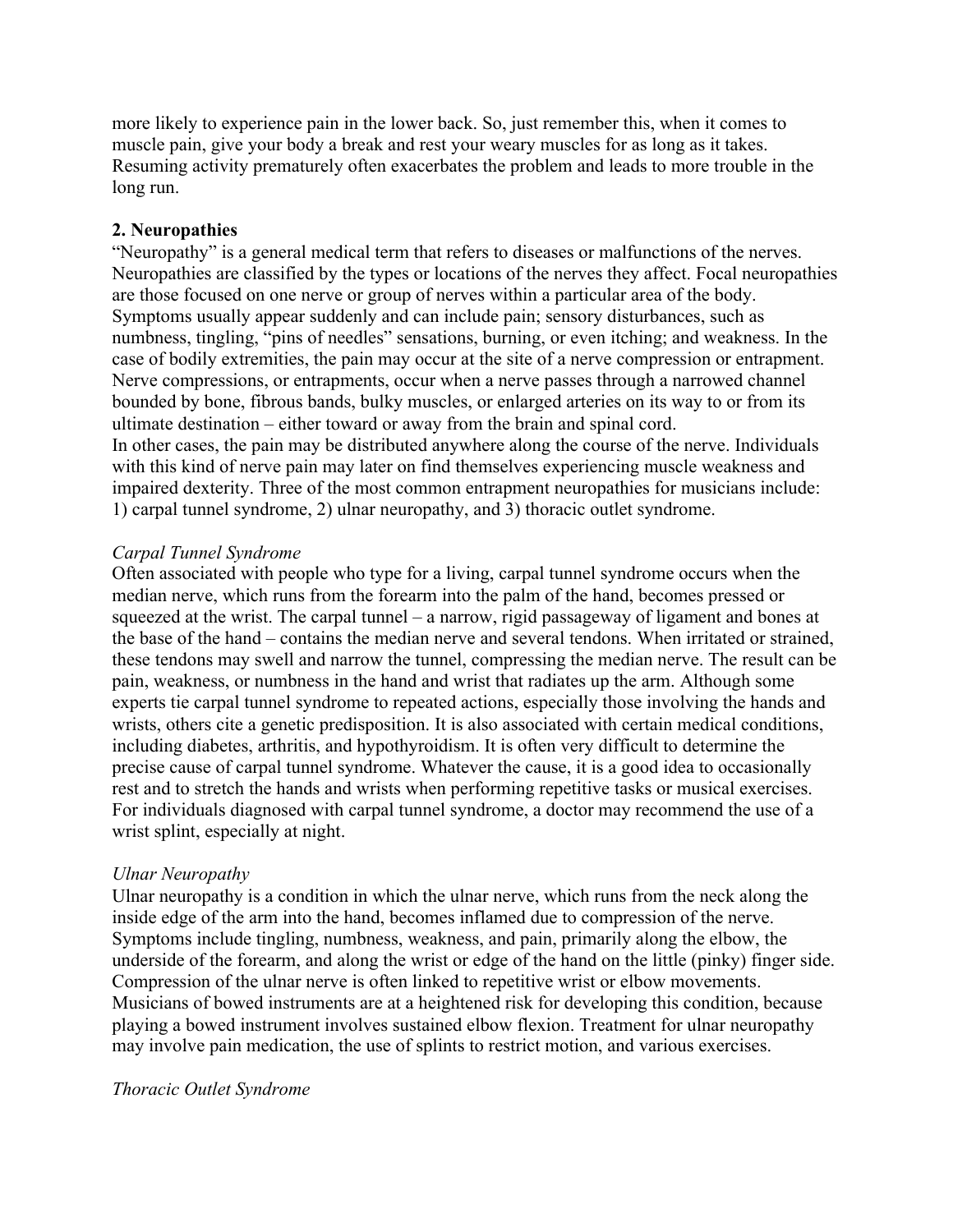nerves in the thoracic outlet – the space between the collarbone and first rib – become Thoracic outlet syndrome refers to a group of disorders that occur when the blood vessels or compressed. It is most often the result of poor or strenuous posture, or of constant muscle tension in the neck and shoulder area. Symptoms include pain in the neck and shoulder areas and numbness in fingers. Doctors may prescribe a variety of stretches and exercises in order to treat the symptoms of thoracic outlet syndrome. Proper body alignment and sufficient muscle strength can both help to decrease the risk of thoracic outlet syndrome among musicians.

#### **3. Dystonia**

Dystonia involves sustained muscular contractions. These muscular contractions produce unwanted movements or abnormal postures in people. The exact cause of dystonia is unclear. Like a focal neuropathy, focal dystonia is focused on a particular area of the body, and certain sets of muscles within that area of the body are involved. Because men are more frequently affected than women, it is possible that genetic or hormonal factors are to blame. Also, as is the case with carpal tunnel syndrome, repetitive movements, especially those that are painful, seem to be a trigger for dystonia. In the instrumental musicians, these sustained muscle contractions frequently affect the upper arm. This is especially true for keyboard, string, percussion, and woodwind players. In brass and woodwind players, the embouchure may be affected.

#### **Prevention**

 **Prevention means practicing and playing smart. Be aware of repetitive motion used during practice.** To reduce risk of repetitive motion injuries:

- Try to adapt practice activities. Take frequent breaks. Examples could include breaking up 60 minutes of a technical exercises, scales etc. into two 30 minute session, earlier and later in the day.
- "overdoing it." • Avoid sudden increases in practice times. Know your body and its limits, and avoid
- Practicing difficult musical passages slowly and under tempo in a relaxed manner, giving the body time to learn the motions in a relaxed way.
- Take frequent breaks. If you are an instrumentalist, try standing and walking frequently instead of sitting in playing position for hours at a time.
- Be aware of everyday activities that can exacerbate or cause injuries: using a computer, driving, strenuous activity, washing dishes, lifting weights, playing sports, and carrying or lifting heavy bags or boxes.
- Implement alternative forms of practice. There are many ways to "digging" into your music. Study your score, mentally map it, think about the emotional content, dynamic expressions, voicing, interesting musical moments, etc. Listen to recordings of your pieces and compare them noticing similarities and differences. If you are an instrumentalist, sing out the lines. Do full runs of pieces completely inside your head. There are endless possibilities…

#### **If pain occurs in spite of prevention, contact your doctor for an evaluation. Receiving an early evaluation and treatment is important**.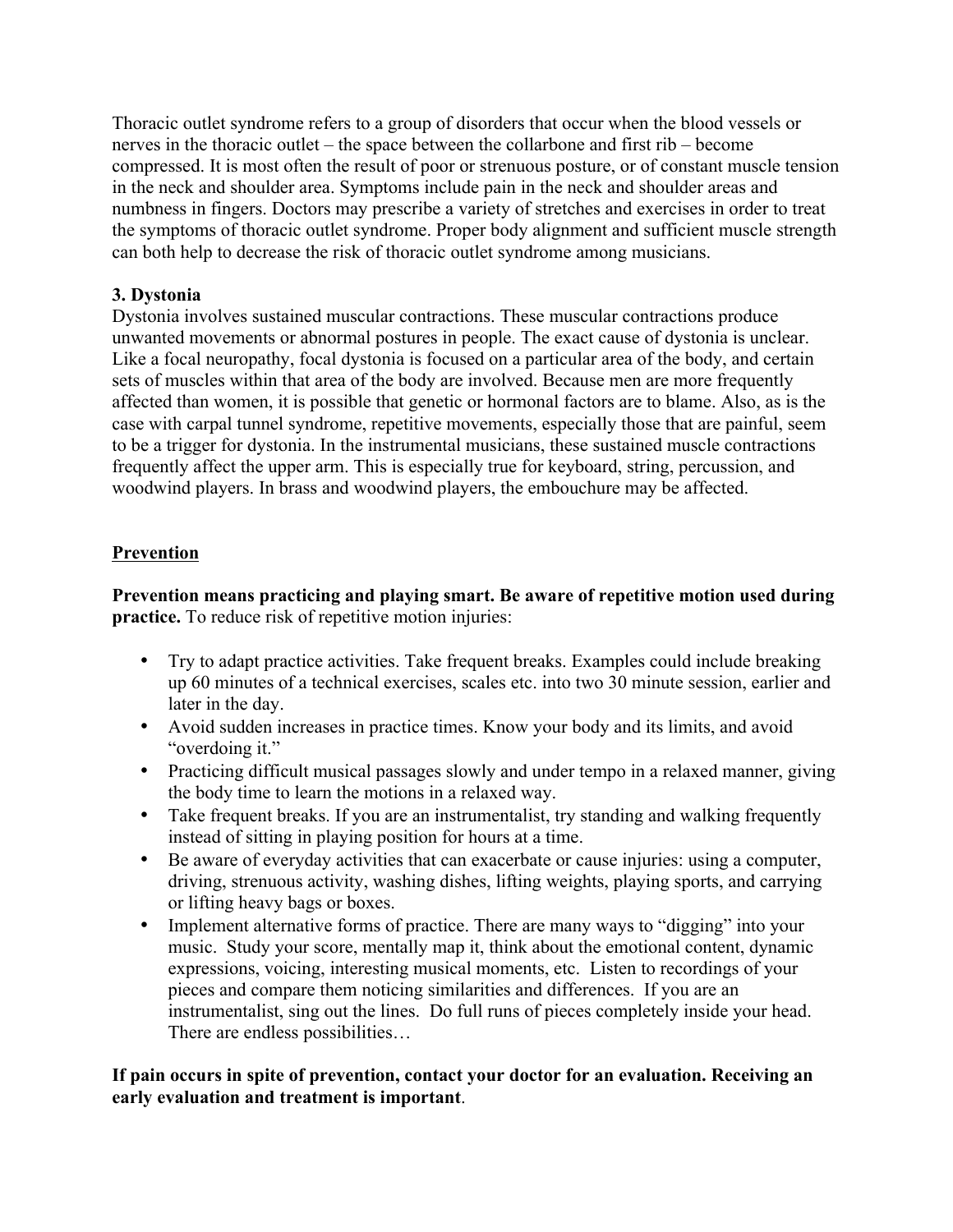#### **Treatment**

If pain occurs in any area, do not ignore it. The pain will not go away. Instead, it will get worse. The injury will become more severe as time passes. See a doctor as soon as possible.

 Your doctor may prescribe medication to help reduce inflammation and pain. Regular follow up visits with your doctor should be scheduled to check your progress. In most cases the doctor will remove a person from the situation that is causing the injury. Thus, the doctor may recommend limiting the hours your practice per week or abstaining from practicing. Recommendations may include a gradual return to practicing your instrument.

 For more serious cases, you may be referred to an occupational therapist or physical therapist. They may recommend strengthening hand and arm muscles with exercises. An improved awareness to the situation and adjustments in posture could be recommended.

 Other treatment possibilities include chiropractic care, Feldenkrais method, Pilates, yoga, Tai Chi, massage therapy, and acupuncture.

#### **Repetitive Motions that can lead to Injuries**

- Repetitive action of the hand or arm
- Bending at the wrist
- Grasping or pinching
- Frequently raising the arm and/or the shoulder

#### **Symptoms of an Injury**

- Waking due to pain
- Numbness
- Tingling
- Swelling or tenderness
- Continuous aches
- Loss of strength
- Loss of joint movement
- Crackling
- Decreased coordination

#### **What if I have an injury? Then what?**

 Inform your applied music instructor as soon as possible if you are experiencing pain. They will be able to show you different practice strategies. Refer to the class syllabus regarding formal policies of attendance and participation in applied lessons. Continue to attend your lessons and stay in communication with your instructor. Obtain documentation from the physician that is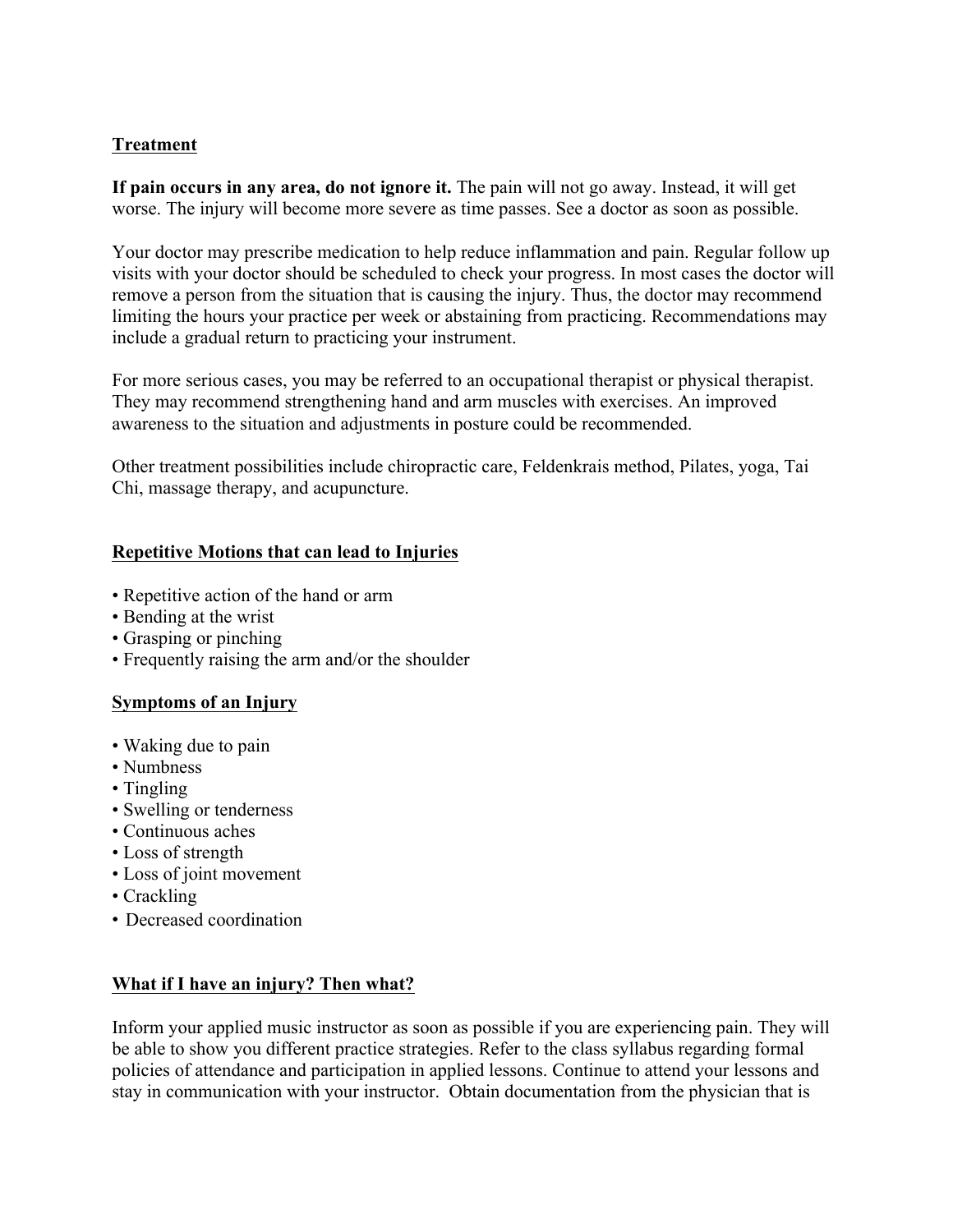treating you. Your applied instructor may require a release note by the treating physician. Individual instructors, based on their policies listed on the syllabus, determine what effect excused and unexcused absences have in determining grades as well as a student's ability to remain in the course.

#### **Marching Musicians**

Musicians in marching bands and drum corps need to maintain a high level of physical conditioning, strength, and endurance. Their rehearsals and performances are very physical and require very precise movements, all while carrying an instrument. Marching musicians are at an increased risk for sprained ankles, toe contusions, and knee strains, and the heavy instruments that you carry place great amount of physical stress on the neck, torso, lower back, and legs. In some climates, high heat, humidity, and extended sun exposure may place added strain on these musicians. Thorough physical warm-ups, sufficient rest periods, appropriate sun protection, and adequate hydration are essential in promoting the neuromusculoskeletal health of these musicians.

#### **Conclusion**

 Neuromusculoskeletal health is important for musicians. If pain or numbness occurs when playing your instrument, stop. Take a break. See a doctor as soon as possible. In general, work and practice in a comfortable space with proper posture. Change practice (and work) habits to avoid repetitive motion. Be aware that force can cause injury to nerves, muscles, and tendons affecting your ability to play your instrument. Get plenty of rest and adopt healthy habits to prevent injuries, muscle pain, or neuropathies.

#### References

 *Adapted from*: Protecting Your Musculoskeletal Health: Student Information Sheet – NASM/PAMA. http://nasm.arts-accredit.org/index.jsp?page=NASM-PAMA%3A+Neuromusculoskeletal+and+Vocal+Health

Shearer, A. (1990). *Learning the classic guitar.* Pacific, MO: Mel Bay Publications.

#### Additional Resources

#### Charlotte Area Resources:

- http://www.uptownchirocharlotte.com/carpal-tunnel-syndrome
- http://www.carolinashealthcare.org/medical-services/specialty-care/orthopedic-care/sportsmedicine-and-injury-care
- http://novachiropracticcharlotte.com/repetitive-strain-injury-treatment-in-charlotte-nc/

#### Additional Resources: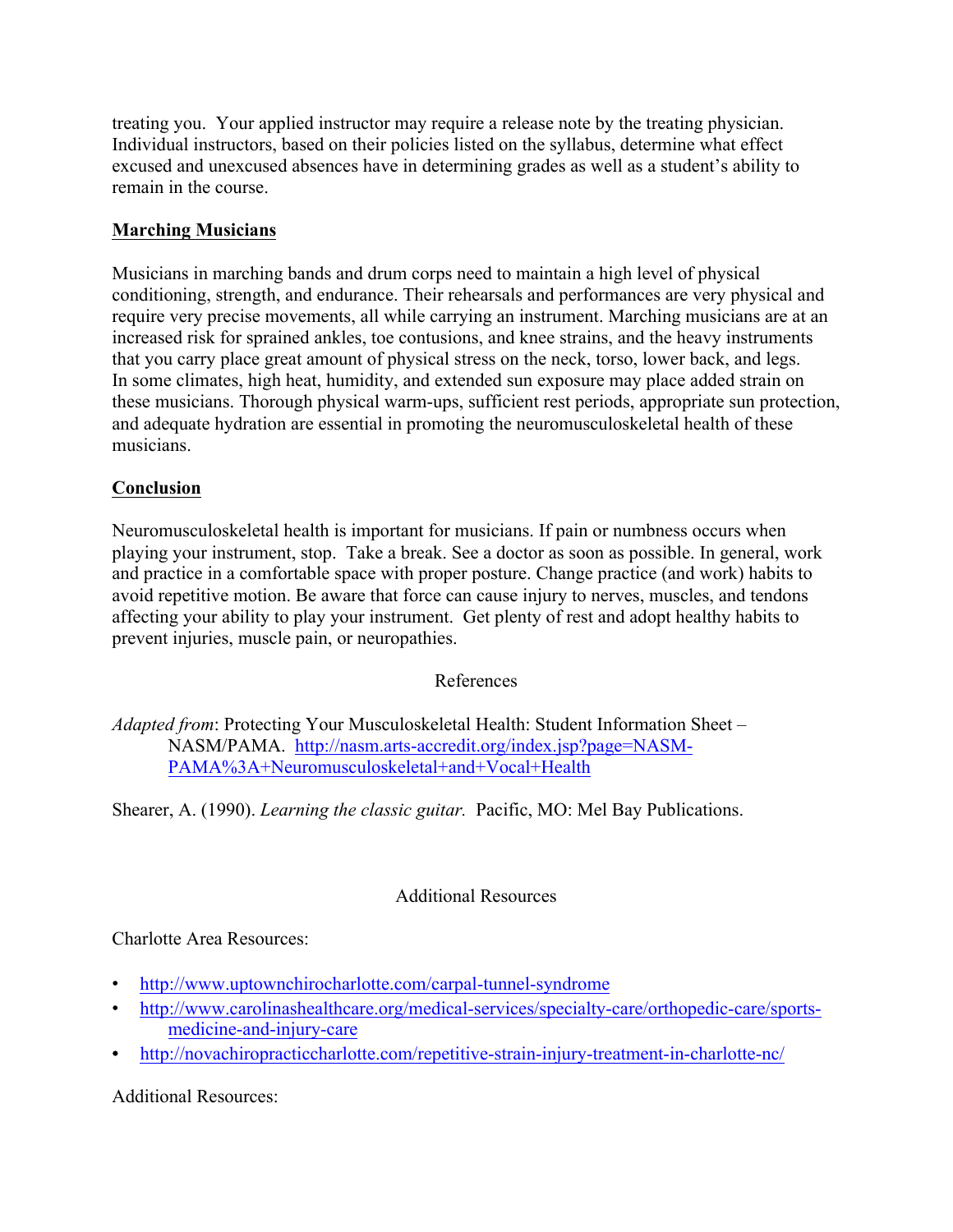- The Role of Rest, by Ralph A. Manchester
- A Painful Melody: Repetitive Strain Injury Among Musicians, by Tamara Mitchell
- • Repetitive Stress and Strain Injuries: Preventive Exercises for the Musician, by Gail A. Shafer-Crane
- MusiciansHealth.com
- Texas Voice Center
- The Alexander Technique
- Andover Educators (body mapping)
- Dalcroze Society of America
- The Feldenkrais Method
- Performing Arts Medicine Association (PAMA)
- Performing Arts Medicine Association Bibliography (search tool)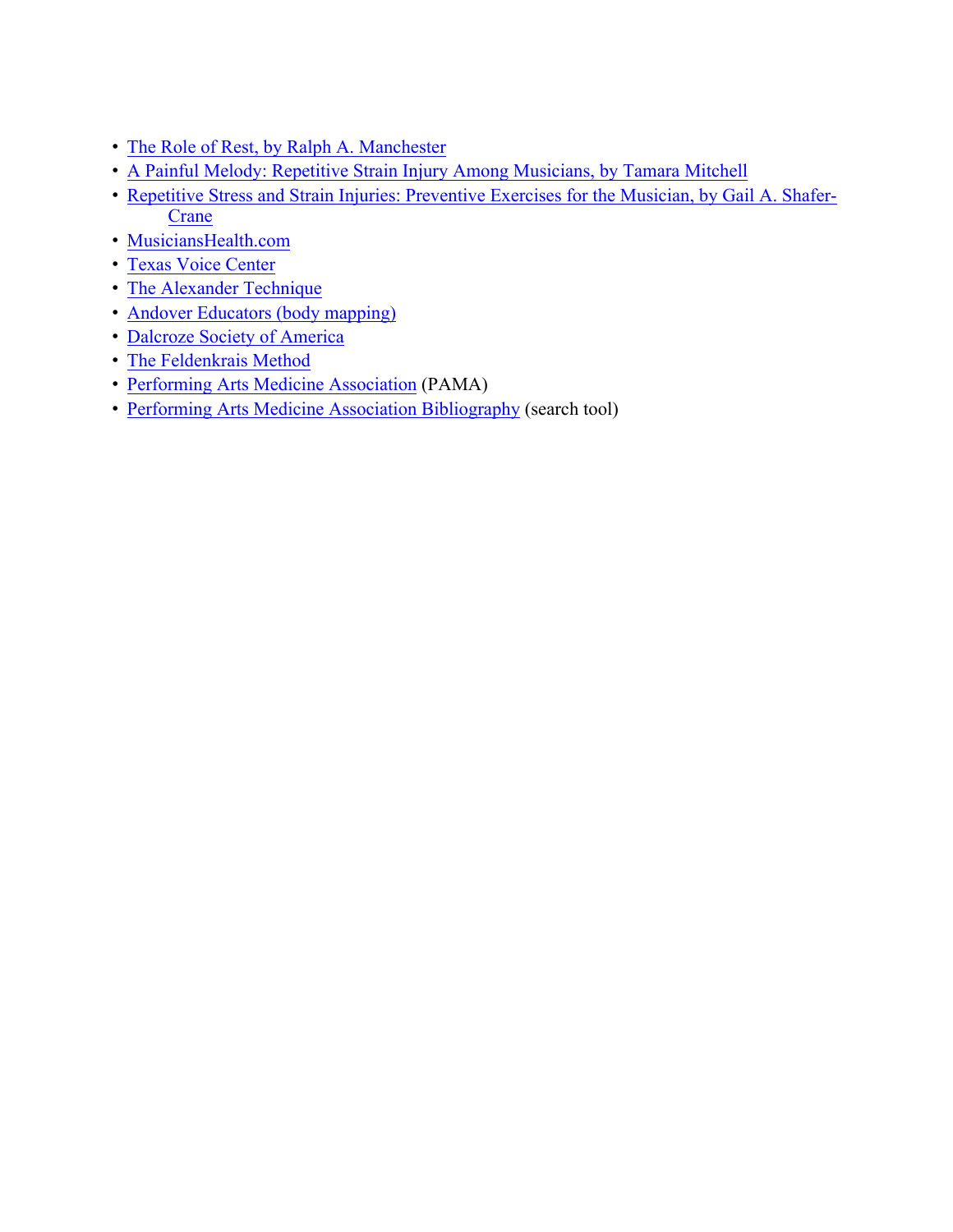### **Hearing Health**

#### **Introductory Overview**

Part of the role of any professional is to remain in the best condition to practice the profession. For all of you, as aspiring musicians, professionalism involves safeguarding your hearing health. Whereas certain types of hearing loss may be the result of genetic factors, infections, or acquired injuries and may be unavoidable, hearing loss due to noise exposure (scientifically referred to as noise-induced hearing loss or NIHL) can be prevented. Fifty percent of musicians may have permanent NIHL hearing loss to some degree.

In this unit you will find information about NIHL, preventative measures, and basic information on precautionary measures that all of us should practice daily. The information in this unit is generic, presentational, and advisory in nature and does not substitute for the professional judgments of medical and other professionals with expertise in hearing loss. A musician's personal decisions will affect hearing health.

If you are concerned about your hearing or think you may have suffered hearing loss, consult a licensed medical professional. We can help you in so far as we can refer you to the health center on campus. The health center staff will take it from there.

#### **Music and Noise**

You may be wondering why we're referring to music—this beautiful form of art and selfexpression—as "noise." Here's why: What we know about hearing health comes from medical research and practice. Both are based in science where ―noise is a general term for sound. Music is simply one kind of sound. Obviously, there are thousands of others. In science-based work, all types of sound, including music, are regularly categorized as different types of noise.

Terminology aside, it's important to remember this fundamental point:

A sound that it too loud, or too loud for too long, is dangerous to hearing health, no matter what kind of sound it is or whether we call it noise, music, or something else.

Music itself is not the issue. Loudness and its duration are the issues. Music plays an important part in hearing health, but hearing health is far larger than music. All of us, as musicians, are responsible for our art. We need to cultivate a positive relationship between music and our hearing health. Balance, as in so many things, is an important part of this relationship.

#### **Noise-Induced Permanent Hearing Loss**

sound<sup>-</sup> Let's first turn to what specialists refer to as —noise-induced permanent hearing loss. The ear is made up of three sections, the outer, middle, and inner ear. Sounds must pass through all three sections before signals are sent to the brain. Here's the simple explanation of how we experience

Sound, in the form of sound waves, enters the outer ear. These waves travel through the bones of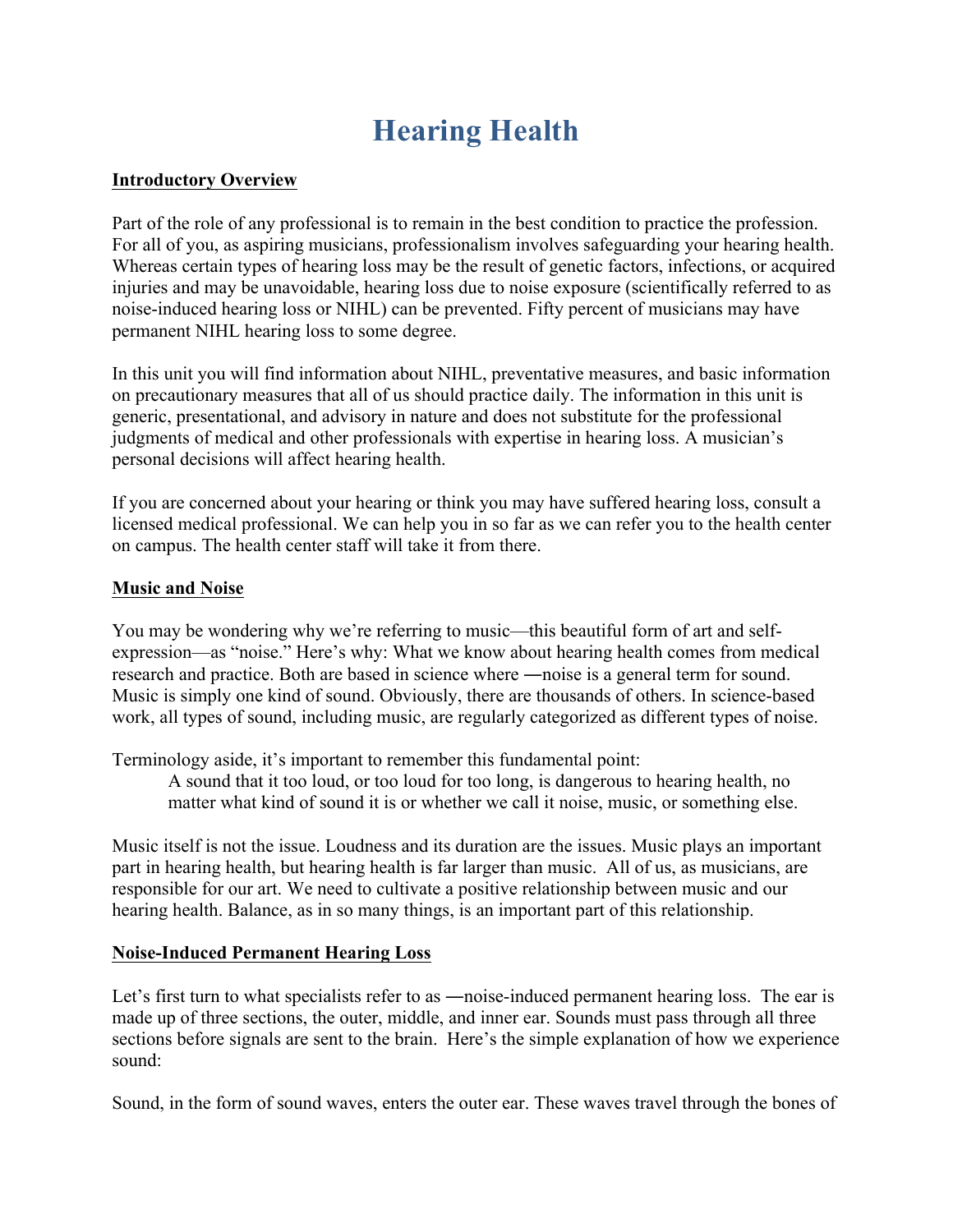the middle ear. When they arrive in the inner ear, they are converted into electrical signals that travel via neural passages to the brain. It is then that you experience ―hearing the sound.

Now, when a loud noise enters the ear, it poses a risk to the ear's inner workings. For instance, a very loud sound, an explosion, for example, or a shotgun going off at close range, can actually dislodge the tiny bones in the middle ear, causing conductive hearing loss, which involves a reduction in the sound level experienced by the listener and a reduction in the listener's ability to hear faint sounds. In many cases, this damage can be repaired with surgery. But loud noises like this are also likely to send excessive sound levels into the inner ear, where permanent hearing damage occurs.

The inner ear, also known as the cochlea, is where most hearing-loss-related ear damage tends to occur. Inside the cochlea are tiny hair cells that are responsible for transmitting sound waves to the brain. When a loud noise enters the inner ear, it can damage the hair cells, thus impairing their ability to send neural impulses to the brain.

The severity of a person's noise-induced hearing loss depends on the severity of the damage to these hair cells. The extent of the damage to these cells is normally related to the length and frequency of a person's exposure to loud sounds over long periods of time.

 frequency sounds – the ones that are the most high-pitched. If you don't start to take precautions Because noise-induced hearing loss is painless, you may not realize that it's happening at first. Then suddenly one day you will realize that you're having more and more trouble hearing high then, your hearing loss may eventually also affect your ability to perceive both speech sounds and music. It is very important to understand that these hair cells in your inner ear cannot regenerate. Any damage done to them is permanent. At this time, there is simply no way to repair or undo the damage.

FACT: According to the American Academy of Audiology, approximately 36 million Americans have hearing loss. One in three developed their hearing loss as a result of exposure to noise.

#### **Noise-Induced Temporary Hearing Loss**

Now it's also important to note that not all noise-induced hearing loss is necessarily permanent. Sometimes, after continuous, prolonged exposure to a loud noise, we may experience what's called ―noise-induced temporary hearing loss. During temporary hearing loss, known as Temporary Threshold Shift (TTS), hearing ability is reduced. Outside noises may sound fuzzy or muted. Normally, this lasts no more than 16 to 18 hours at which point your hearing levels will return to normal. (You may have experienced TTS after attending a rock concert, or going to a club with loud music).

Often during this Temporary Threshold Shift, people will experience tinnitus, a medical condition characterized by a ringing, buzzing, or roaring in the ears. Tinnitus may last only a few minutes, but it can also span several hours, or, in extreme instances, last indefinitely. Also, if you experience a series of temporary hearing losses, you may be well on the way to permanent damage sometime in the future.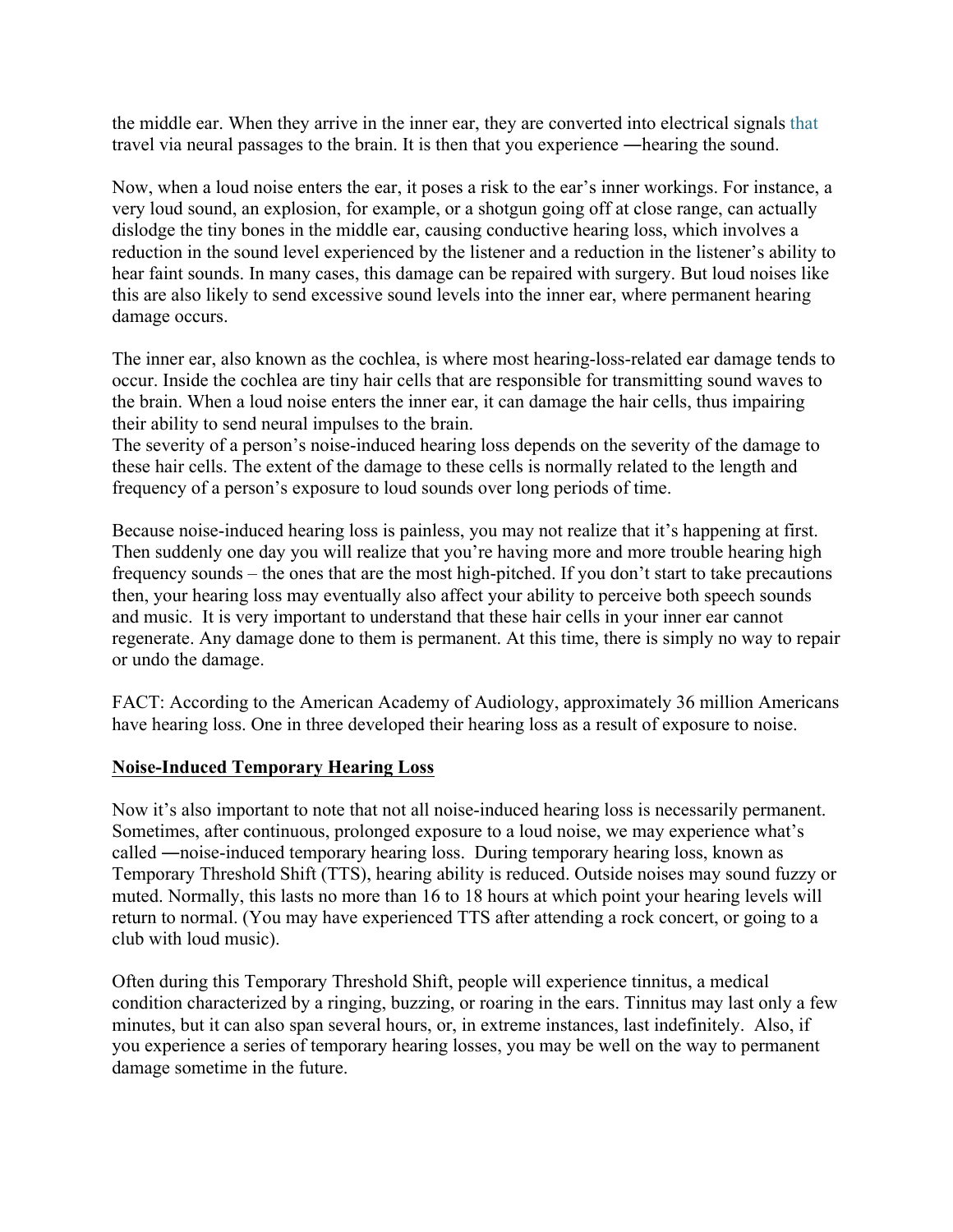#### **Noise Levels and Risk**

Now, how do you know when a noise or sound is too loud—when it's a threat to your hearing health?

Most experts agree that prolonged exposure to any noise or sound over 85 decibels can cause hearing loss. You may have seen decibels abbreviated —dB. They are the units we use to measure the intensity of a sound.

Two important things to remember:

- . The longer you are exposed to a loud noise, the greater the potential for hearing loss.
- . The closer you are to the source of a loud noise, the greater the risk that you'll experience some damage to your hearing mechanisms.

At this point, it helps to have some frame of reference. How loud are certain noises?

Consider these common sounds, their corresponding decibel levels, and the recommended maximum exposure times established by the National Institute for Occupational Safety and Health (NIOSH), a branch of the Centers for Disease Control and Prevention (CDC).

| Sound                                  | Intensity (dB) | Maximum Recommended Exposure<br>$(\text{approx.})^*$ |
|----------------------------------------|----------------|------------------------------------------------------|
| A Whisper                              | 30             | Safe, No maximum                                     |
| Rainfall (moderate)                    | 50             | Safe, No maximum                                     |
| Conversation (average)                 | 60             | Safe, No maximum                                     |
| Freeway Traffic                        | 70             | Safe, No maximum                                     |
| Alarm Clock                            | 80             | Safe, No maximum                                     |
|                                        | 85             | Potential Damage Threshold                           |
| Blender, Blow-dryer                    | 90             | 2 hours                                              |
| MP3 Player (full volume),<br>Lawnmower | 100            | 15 minutes                                           |
| Rock Concerts, Power Tools             | 110            | 2 minutes                                            |
| Jet Plane at Takeoff                   | 120            | Unsafe, Immediate risk                               |
| Sirens, Jackhammers                    | 130            | Unsafe, Immediate risk                               |
| Gunshots, Fireworks (close)<br>range)  | 140            | Unsafe, Immediate risk                               |

\*NIOSH-recommended exposure limits

You can listen to sounds under 85 dB for as long as you like. There is no risk involved, well, except for the risk of annoyance. But seriously, for sounds in this lower decibel range, listening to them for hours on end does not pose any real risk to your hearing health.

85 dB is the magic number. Sounds above the 85 dB threshold pose a potential threat to your hearing when you exceed the maximum recommended exposure time.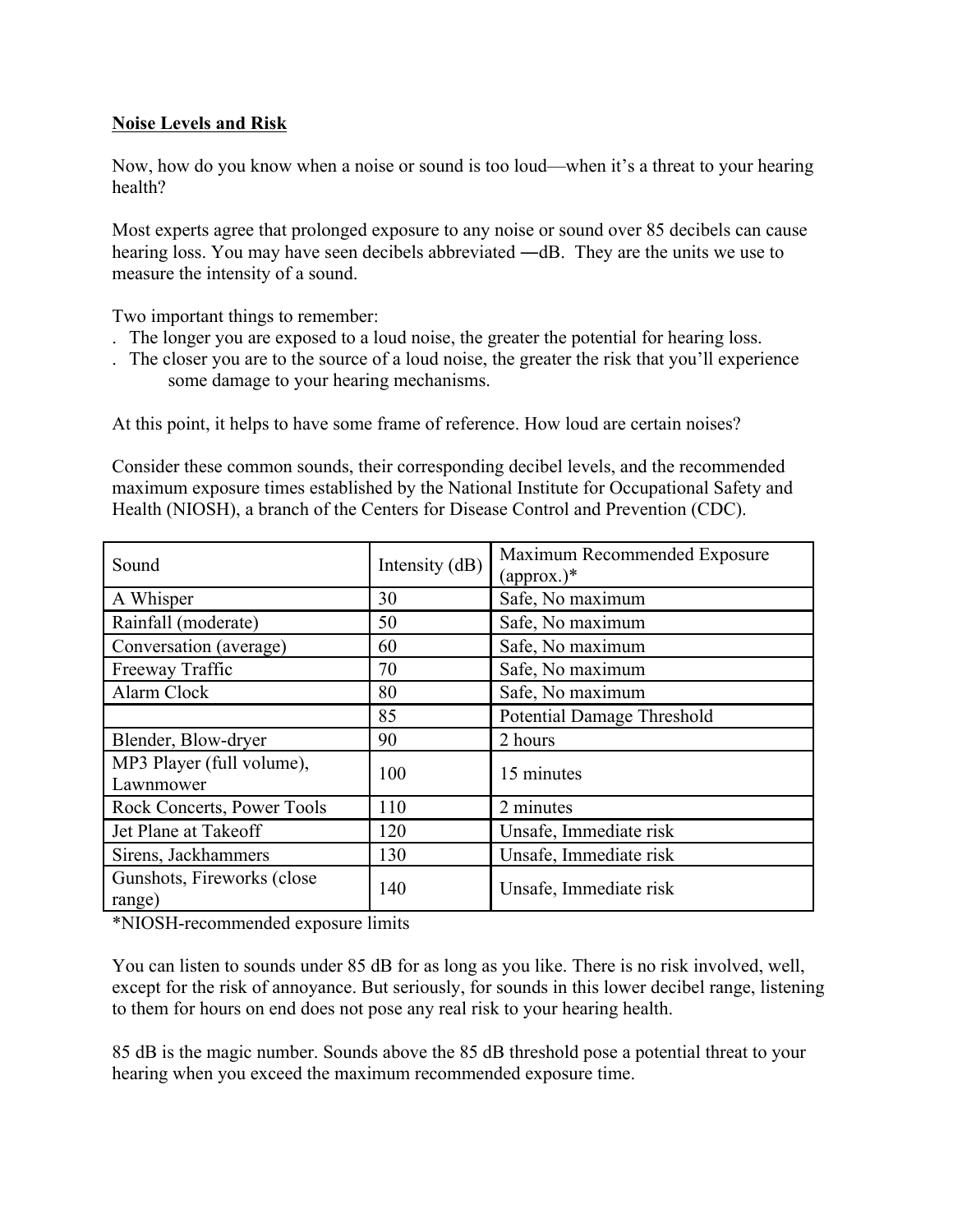MP3 players at full volume, lawnmowers, and snowblowers come in at 100 dB. The recommended maximum exposure time for these items is 15 minutes.

Now, before you get too worried and give up mowing the lawn, remember, there are ways to reduce your exposure.

- For instance, turn down the volume on your MP3 player. Did you know that normally, MP3 players generate about 85 dB at one-third of their maximum volume, 94 dB at half volume, and 100 dB or more at full volume? Translated into daily exposure time, according to NIOSH standards, 85 dB equals 8 hours, 94 dB equals 1 hour, and 100 dB equals 15 minutes. Do yourself a favor, and be mindful of your volume.
- Also, remember to wear a pair of earplugs or earmuffs when you mow the lawn or when you use a snowblower, go to a rock concert, pub or club with loud music.
- these sounds altogether. • When you're dealing with sounds that produce between 120 and 140 dB, you're putting yourself at risk for almost immediate damage. At these levels, it is imperative that you utilize protective ear-coverings. Better yet, if it's appropriate, avoid your exposure to

FACT: More than 30 million Americans expose themselves to hazardous sound levels on a regular basis.

#### **Musicians and Noise-Induced Hearing Loss**

Nowadays, more and more is being written about the sound levels of certain musical groups. It's no secret that many rock concerts expose performers and audiences to dangerously high levels of noise. The ringing in your ears after a blaring rock concert can tell you that. But now professional and college music ensembles are under similar scrutiny.

It's true that musicians are exposed to elevated levels of sound when they rehearse and perform music. But that doesn't equal automatic risk for hearing loss. Take for instance a typical practice session on the piano. When taken at close range to the instrument over a limited period of time, a sound level meter fluctuates between a reading of 60 and 70 decibels. That's similar in intensity to your average conversation (60dB). There will, of course, be moments when the music peaks and this level rises. But these moments are not sustained over several hours (at least not under normal practice conditions).

While the same is true for most instruments, it is important to understand that certain instrumental sections tend to produce higher sound levels. Sometimes these levels relate to the piece of music being performed and to notational requirements (pianissimo, fortissimo); other times, these levels are what naturally resonate from the instrument. For example, string sections tend to produce decibel levels on the lower end of the spectrum, while brass, percussion, and woodwind sections generally produce decibel levels at the higher end of the spectrum. What's important is that you are mindful of the overall volume of your instrument and of those around you. If you're concerned about volume levels, share your concerns with your instructor.

FACT: Approximately 50% of musicians have experienced some degree of hearing loss.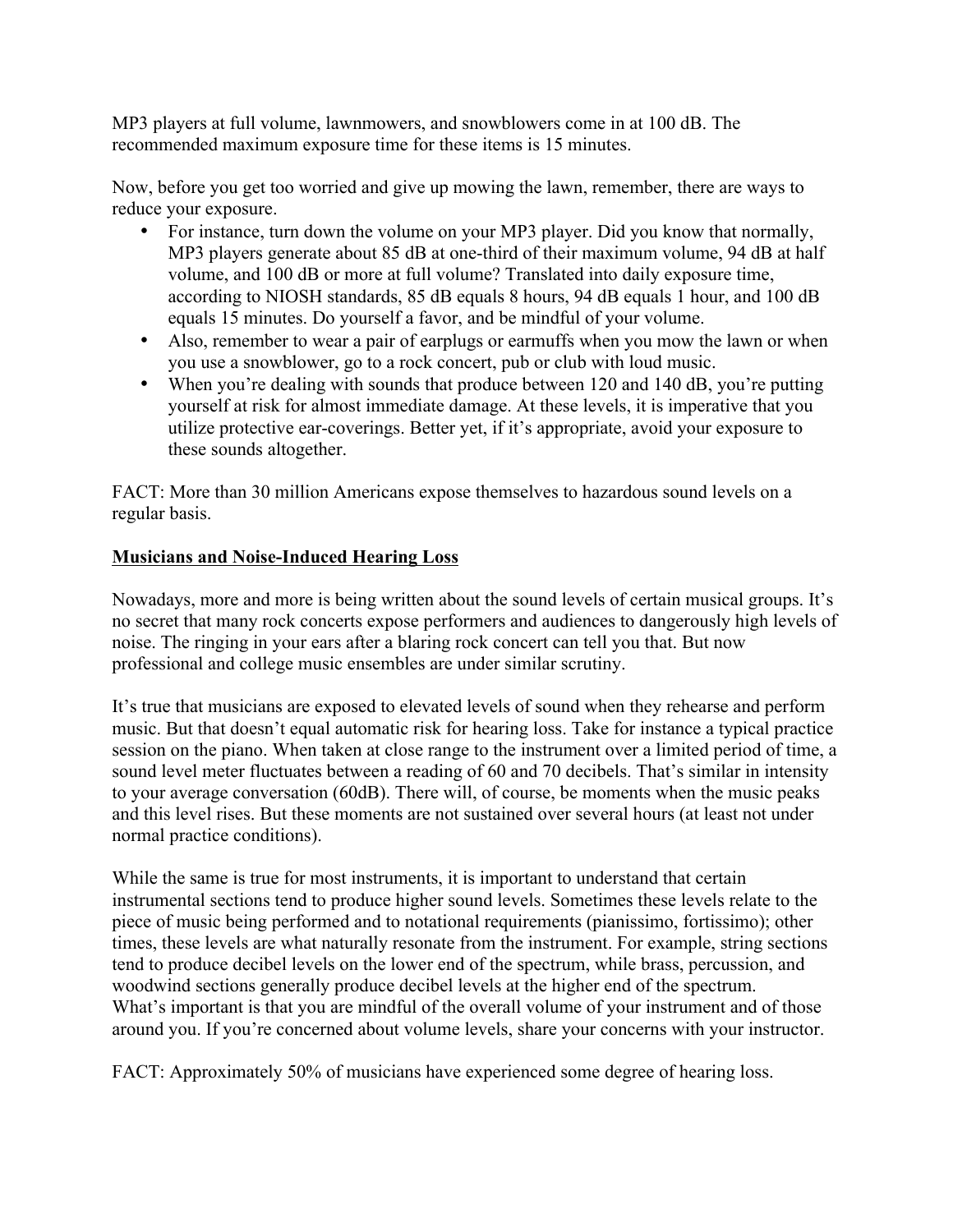The interactive chart found on this website demonstrates the noise-induced hearing loss risks associated with specific musical instruments and the approximate time to reach your daily exposure limit: http://www.etymotic-media.com/sliderule/

 This video offers valuable information about protecting musicians' most important asset – our hearing! http://www.youtube.com/watch?v=ksXy26NZ2HA

#### **Mindful Listening**

important to think about the impact noise can have on your hearing health when you:<br>
1. Attend concerts;<br>
2. Play your instrument;<br>
3. Adjust the volume of your car stereo;<br>
4. Listen to your radio, CD player, and MP3 play Now, let's talk about how you can be proactive when it comes to music and hearing loss. It's

- Attend concerts:
- Play your instrument;
- 
- Adjust the volume of your car stereo;<br>Listen to your radio, CD player, and MP3 player.

when<sup>-</sup> Here are some simple ways to test if the music is too loud. It's too loud (and too dangerous)

- 1. You have to raise your voice to be heard.
- 2. You can't hear someone who is 3 feet away from you.
- 3. The speech around you sounds muffled or dull after you leave a noisy area.
- 4. You experience tinnitus (pain, ringing, buzzing, or roaring in your ears) after you leave a noisy area.

#### **Evaluating Your Risk for Hearing Loss**

When evaluating your risk for hearing loss, ask yourself the following questions:

- How frequently am I exposed to noises and sounds above 85 decibels?
- What can I do to limit my exposure to such loud noises and sounds?
- What personal behaviors and practices increase my risk of hearing loss? 1. How frequently am I exposed to noises and sounds above 85 decibels?<br>
2. What can I do to limit my exposure to such loud noises and sounds?<br>
3. What personal behaviors and practices increase my risk of hearing loss?<br>
4.
- me?

#### **Measuring Sound Levels Scientifically (Yes… there is an APP for that!)**

Sound level meters are devices that provide decibel readings of sound levels. If using sound level meters it is important to use devices that meet American National Standards Institute (ANSI) specifications.

There are several smartphone apps that measure occupationally relevant sound level values. You may find the following block (http://blogs.cdc.gov/niosh-science-blog/2014/04/09/sound-apps/) useful in determining the appropriateness for using sound measurement applications for measuring noise exposure.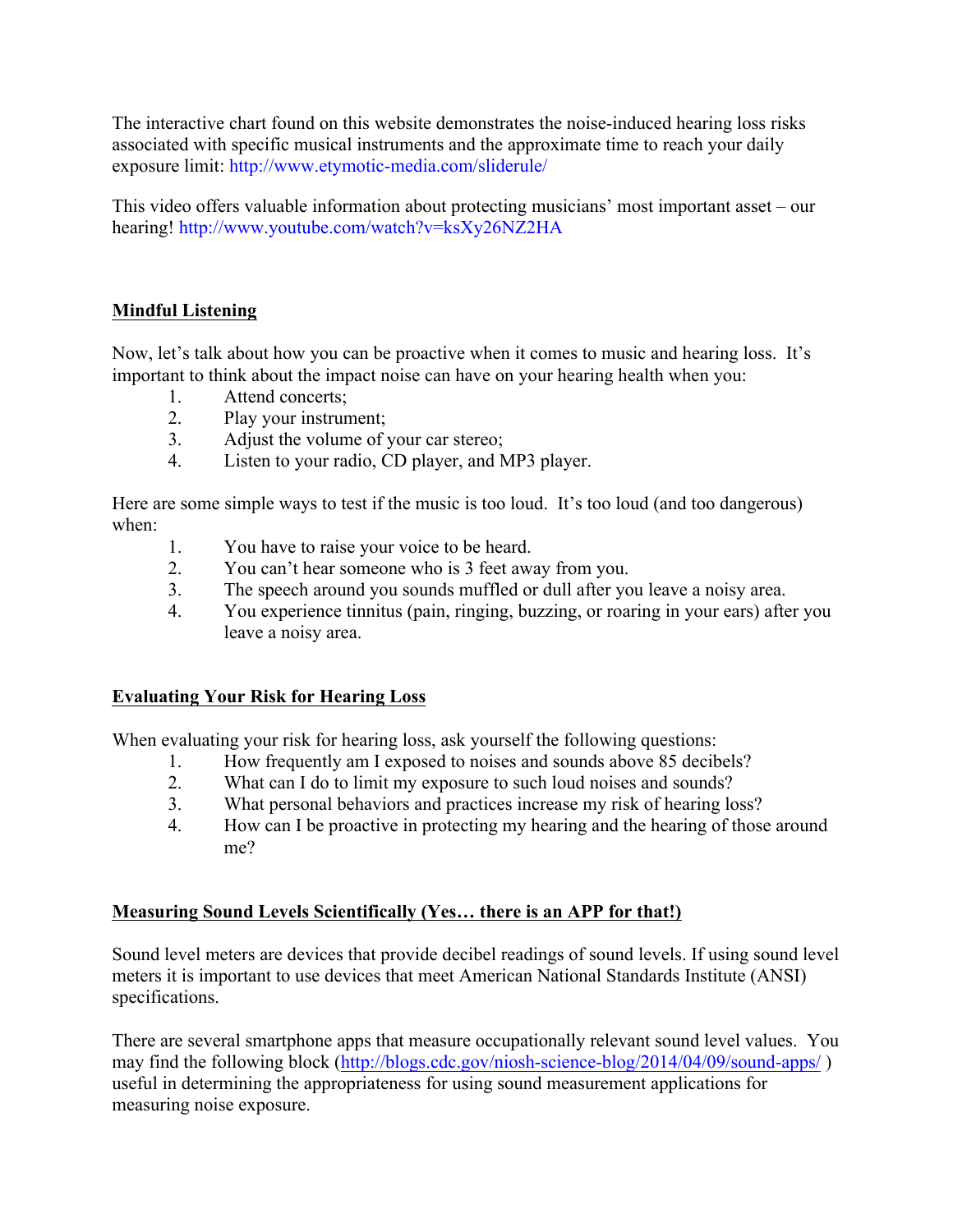#### **Basic Protection for Musicians**

ways to reduce your risk of hearing loss: As musicians, it's vital that you protect your hearing whenever possible. Here are some simple

- 1. When possible, avoid situations that put your hearing health at risk.
- 2. Refrain from behaviors, which could compromise your hearing health and the health of others.
- 3. If you're planning to be in a noisy environment for any significant amount of time, try to maintain a reasonable distance from the source of the sound or noise. In other words, there's no harm in enjoying a fireworks display, so long as you're far away from the launch point.
- 4. When attending loud concerts, be mindful of the location of your seats. Try to avoid sitting or standing too close to the stage or to the speakers, and use earplugs.
- 5. Keep the volume of your music and your listening devices at a safe level.
- 6. Remember to take breaks during a rehearsal. Your ears will appreciate this quiet time.
- 7. Use earplugs or other protective devices in noisy environments and when using noisy equipment.

Explore the following methods of hearing protection:

- • Earplugs often made of foam or silicone; designed to be inserted into the wearer's ear canal to protect against loud noise; some designed specifically for music applications.
- • Earmuffs often consist of two protective foam pads connected by a headband or strap; designed to cover the wearer's ears and protect against loud noise
- • Acoustical sound shields generally made of clear plexi-glass or similar material; used to isolate and redirect the noise from a particular instrument or section of a band, orchestra, or ensemble; protects the hearing of musicians directly in front of the shielded instrument or section

As a musician, you may want to consider ordering and using earplugs that are specifically designed for musicians. You may also want to consider investing money in ordering custom made earplugs. Those can be purchased from hearing professionals, such as an audiologist or an Ear, Throat, and Nose specialist.

TIP: Curry your earplugs in your purse or your backpack. That way you can use them as needed in the practice rooms, during rehearsals, or if you find yourselves in another noisy situation.

#### **Future Steps**

Now that you've learned about the basics of hearing health and hearing loss prevention, we encourage you to keep learning. Do your own research. Browse through the links provided at the end of this document. There's a wealth of information out there, and it's yours to discover.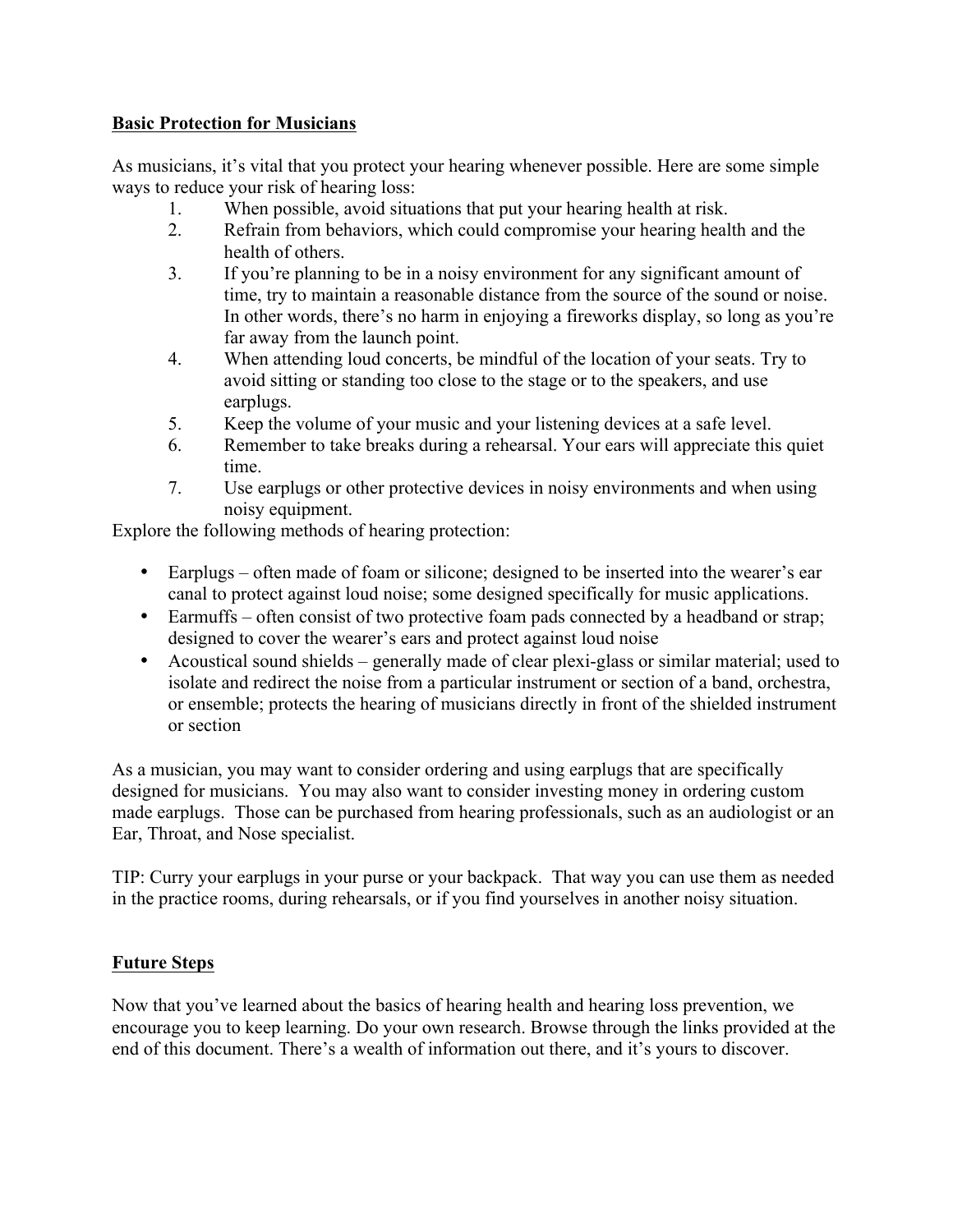#### **Conclusion**

Cultivating the most positive personal and professional relationship between music and hearing health is part of being a musician. Be aware of noise levels and the risk of ongoing exposure to loud sounds.

Just remember that all the knowledge in the world is no match for personal responsibility. We've given you the knowledge and the tools; now it's your turn. You are responsible for your exposure to all sorts of sounds, including music. Your day-to-day decisions have a great impact on your hearing health, both now and years from now. Do yourself a favor. Be smart. Protect your precious commodity. Protect your hearing ability.

#### **Resources – Information and Research Hearing Health Project Partners**

National Association of School of Music (NASM) http://nasm.arts-accredit.org/ Performing Arts Medicine Association (PAMA) http://www.artsmed.org/index.html PAMA Bibliography (search tool) http://www.artsmed.org/bibliography.html

#### **General Information on Acoustics**

Acoustical Society of America (http://acousticalsociety.org/) Acoustics.com (http://www.acoustics.com) Acoustics for Performance, Rehearsal, and Practice Facilities Available through the NASM Web site (click here to purchase)

#### **Health and Safety Standards Organizations**

American National Standards Institute (ANSI) (http://www.ansi.org/) The National Institute for Occupational Safety and Health (NIOSH) (http://www.cdc.gov/niosh/) Occupational Safety and Health Administration (OSHA) (http://www.osha.gov/)

#### **Medical Organizations Focused on Hearing Health**

 House Research Institute – Hearing Health (http://www.hei.org/education/health/health.htm) National Institute on Deafness and Other Communication Disorders – Noise-Induced Hearing American Academy of Audiology (http://www.audiology.org/Pages/default.aspx) American Academy of Otolaryngology – Head and Neck Surgery (http://www.entnet.org/index.cfm) American Speech-Language-Hearing Association (ASHA) (http://www.asha.org/) Athletes and the Arts (http://athletesandthearts.com/) Loss (http://www.nidcd.nih.gov/health/hearing/noise.html)

#### **Other Organizations Focused on Hearing Health**

Dangerous Decibels (http://www.dangerousdecibels.org) National Hearing Conservation Association (http://www.hearingconservation.org/)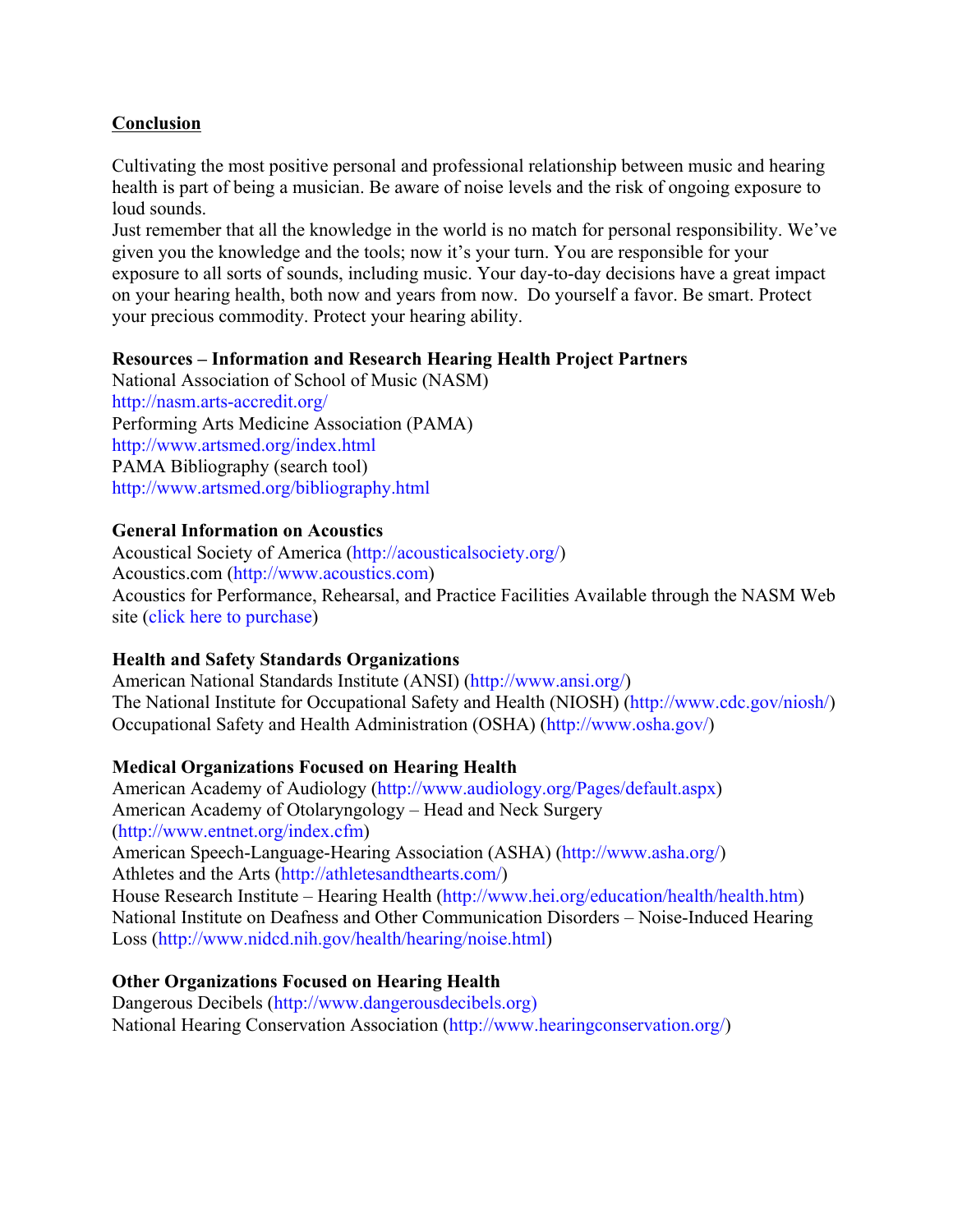### **Vocal Health**

#### **Introductory Overview**

Vocal health is important to everyone. We all use our voices, whether speaking or singing. What you may not realize though is that everything from posture to your diet, social habits, fitness level, or emotional state affects the quality and strength of your voice. Similarly, singing done right engages your entire body head to toe and can be physically strenuous. Proper use of the vocal instrument requires training and mindful application for best performance and to protect the voice. Overuse and abuse of the voice is the number one health concern for professional voice users. Thankfully, the majority of vocal health concerns are treatable or reversible with improved mindfulness and lifestyle modifications. In this unit you will find information regarding maintaining a healthy voice and will read about practical strategies for prevention of vocal problems.

#### **Vocal Anatomy**

 vocalizations; they help us to articulate. These four component parts – the "generator," the "vibrator," the "resonator," and the "articulator" – work together to produce speech, song, and all Our vocal system is a part of our larger neuromusculoskeletal system (the complex system of muscles, bones, tendons, ligaments, and associated nerves and tissues that allow us to move and to speak and sing). Our voice is produced by four component systems. These are often referred to as the "generator," the "vibrator," the "resonator," and the "articulator." The "generator" is our breath that is provided to us by our lungs. The diaphragm, along with numerous other muscles within our abdomen, ribs, chest, and back, help us to move breath throughout our respiratory system. The "vibrator" is the larynx, commonly referred to as the "voice box." Horizontally stretched across the larynx are two folds of mucous membrane. These are called the "vocal folds," or "vocal cords." And so, when breath from our lungs passes along our vocal folds, vibrations occur. The "resonator" is the resonating cavity above the larynx that gives the voice its particular tonal quality. The resonator includes the vocal tract, much of the pharynx, or throat, the oral cavity, and the nasal passages. The "articulator" includes our tongue, lips, cheeks, teeth, and palate. Together, these parts help us to shape our sounds into recognizable words and order of vocalizations.

#### **Neuromusculoskeletal Issues Affecting the Voice**

There are also a number of neuromusculoskeletal issues that can adversely affect the musician's voice. Some common medical conditions affecting the voice are phonatory instability, vocal strain, and vocal fold motion abnormalities.

#### **1. Phonatory Instability**

Phonation, as you may know, is the process through which air pressure, generated by the lungs, is converted into audible vibrations. One method of phonation called "voicing" occurs when air from the lungs passes along the elastic vocal folds at the base of the larynx, causing them to vibrate. Production of a tonal, pleasant voice with smooth changes in loudness and pitch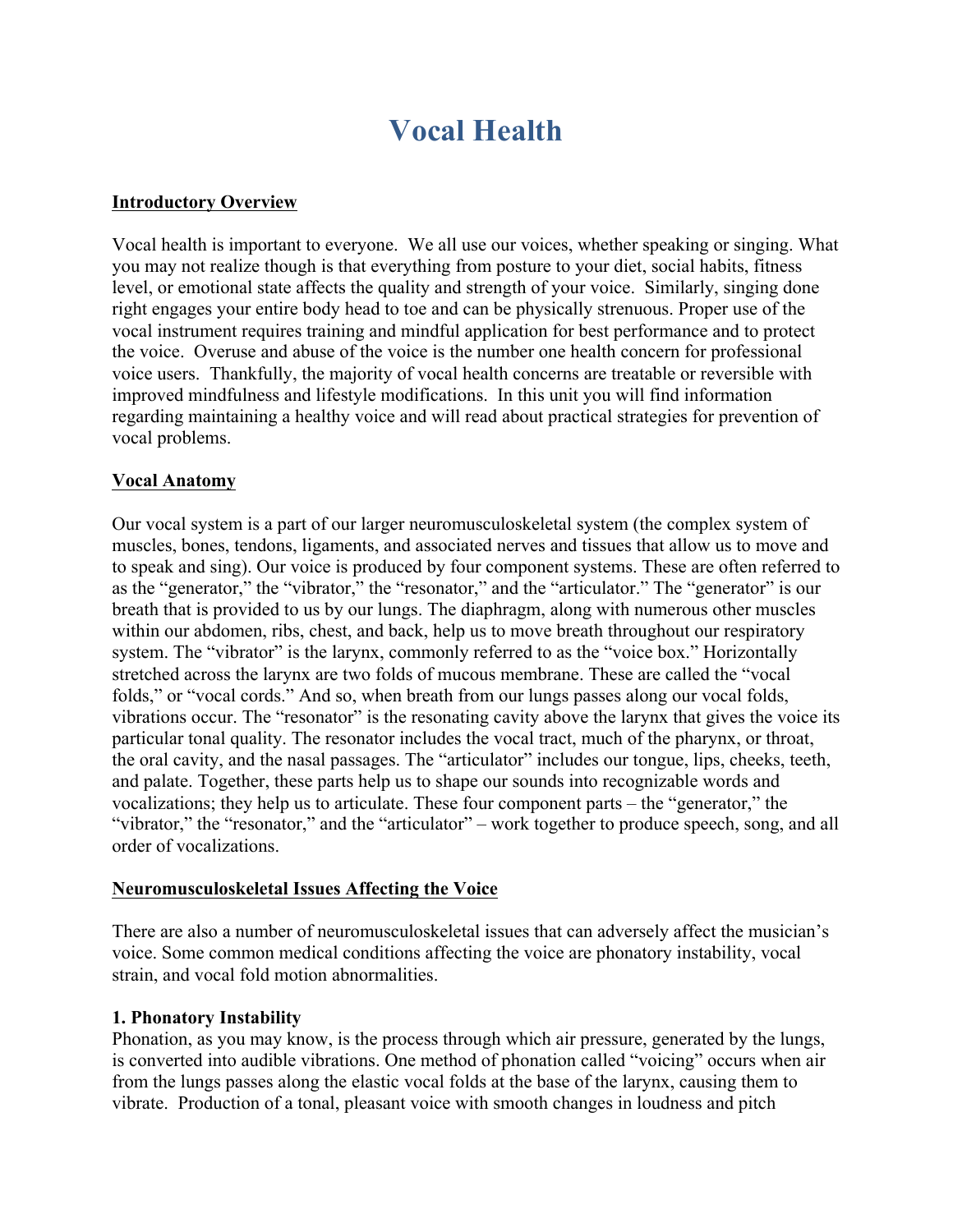depends upon the symmetrical shape and movement of the vocal folds. Phonatory instability occurs when there is asymmetrical or irregular motion of the vocal folds that is superimposed on the vocal fold vibration. Short-term causes of phonatory instability include fatigue, effects of medication, drug use, and anxiety. These problems tend to resolve rapidly if the cause is removed. Fatigue is another common cause of short-term phonatory instability. Additionally, over-the-counter allergy medications, anti-depressants, and highly caffeinated drinks, which stimulate the nervous system, can often cause vocal tremors, a form of phonatory instability. Drug use, alcohol use, and smoking all adversely affect our control of vocal folds and should be avoided.

#### **2. Vocal Strain**

Another issue for vocal musicians is vocal strain. Overuse of the voice in any capacity – singing or speaking – can produce vocal strain. Singers must be aware of problems associated with singing at the extremes of vocal range, especially the upper end. Both duration and intensity of singing are as important as they are for instrumentalists. In other words, avoid overdoing it. Singers should also avoid attempting repertoire that is beyond their individual stage of vocal maturity and development. Improperly learning and practicing certain vocal styles is also dangerous.

#### **3. Vocal Fold Abnormalities**

Prolonged overuse can, in some cases, lead to the development of nodules on the vocal folds. The nodules appear initially as soft, swollen spots on the vocal folds, but overtime, they transform into callous-like growths. Nodules require specialized and prolonged treatment and rehabilitation and can be of grave consequence to singers.

#### **Requirements for a Healthy Instrument**

In an effort to keep serious and recreational singers, alike, sounding their best and singing in a healthy way, here is some information about the voice and how to keep it healthy. If you are concerned about your personal vocal health, speak with a medical professional. The voice faculty can offer you suggestions for practice and referrals to local physicians specializing in care of the voice for singers.

Singing is physical and requires training and maintaining the vocal instrument. Also, things like mental and emotional well-being as well as lifestyle impact your voice every day.

Requirements for good vocal production and a healthy instrument include:

 Physical – proper technique, including good posture, effective breathing and engagement of the entire body

Lifestyle – taking care of the body, including proper diet, fitness, rest and relaxation

Health and well-being – maintaining good physical, mental and emotional health, including stress management practices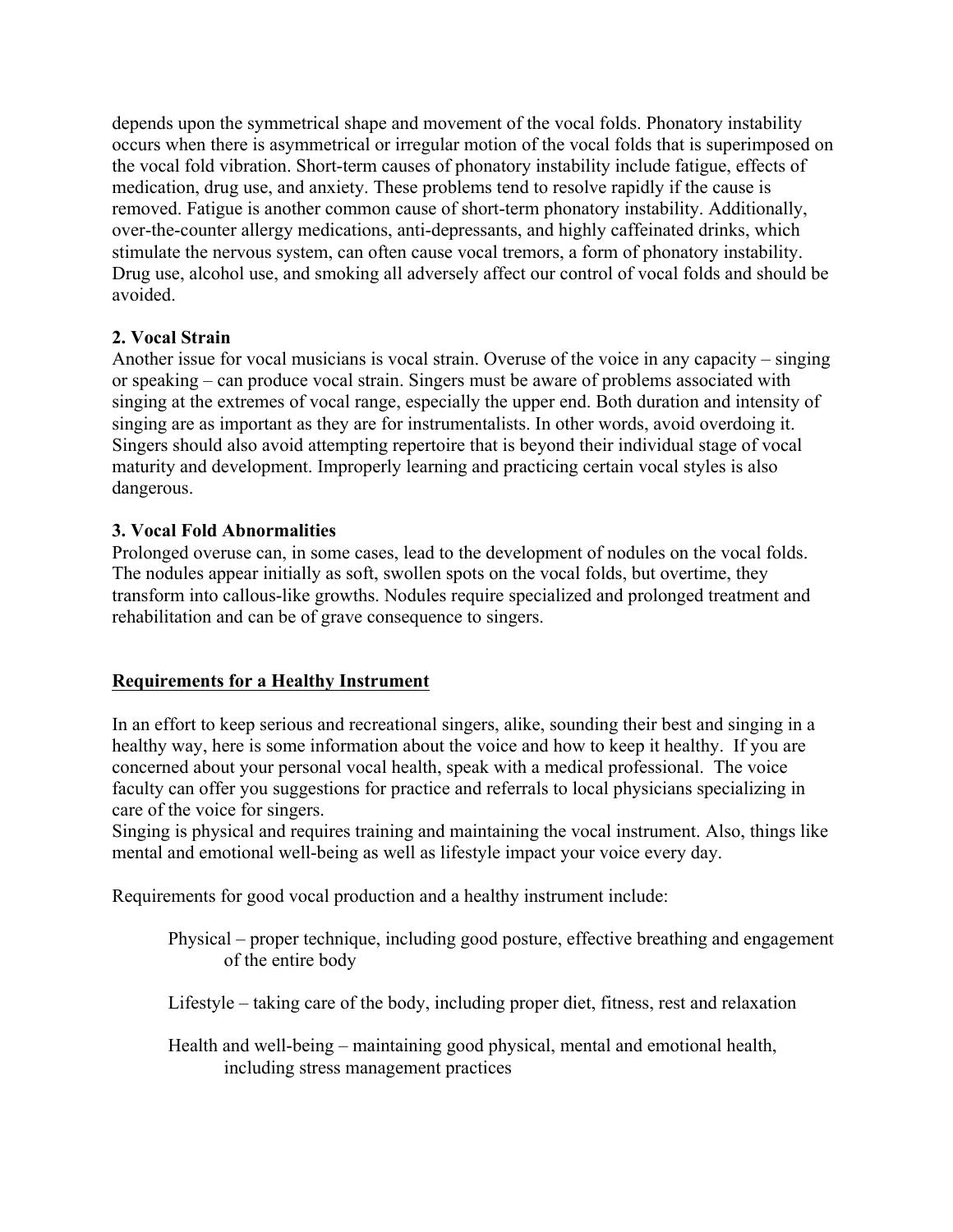#### **Basic Protections for Maintaining Vocal Health**

As musicians, it's vital that you protect your vocal health whenever possible. To maintain a healthy instrument, singers (and other musicians) must also have an awareness of how they are using their voice instrument at all times. Tips for maintenance of good vocal health:

| Avoid                                | Instead                                                                                                                                                                                 |
|--------------------------------------|-----------------------------------------------------------------------------------------------------------------------------------------------------------------------------------------|
| Throat clearing                      | Try sipping water, hum, laugh gently<br>(If this is a persistent problem, see a<br>doctor.)                                                                                             |
| Coughing                             | Drink water, use cough lozenges<br>sparingly and avoid peppermint oil.                                                                                                                  |
| Whispering                           | Speak gently in a normal tone.                                                                                                                                                          |
| Yelling, screaming, talking loudly   | Use facial and other physical<br>gestures, and monitor yourself before<br>you yell. Adding intensity and strong<br>consonant diction can sometimes<br>effectively replace added volume. |
| Noisy environments                   | Use a normal speaking tone at a<br>slightly lower pitch or simply don't<br>talk.                                                                                                        |
| Excessive talking                    | Schedule periods of vocal rest and<br>limit time on the phone.                                                                                                                          |
| Caffeine consumption                 | Drink more water. Drink fewer<br>caffeinated beverages and switch to<br>decaf.                                                                                                          |
| Too much stress                      | Use stress management strategies<br>like exercise, meditation, and<br>relaxation.                                                                                                       |
| Stuffy nose from a cold or allergies | Stay hydrated. Get plenty of sleep.<br>(If congestion persists, visit the<br>Health and Wellness on campus or a<br>physician/urgent care off campus).                                   |
| Eating late at night                 | Have a healthy snack and sit up for a<br>while before going to bed. Try not to<br>eat a meal within 3 hours of retiring.                                                                |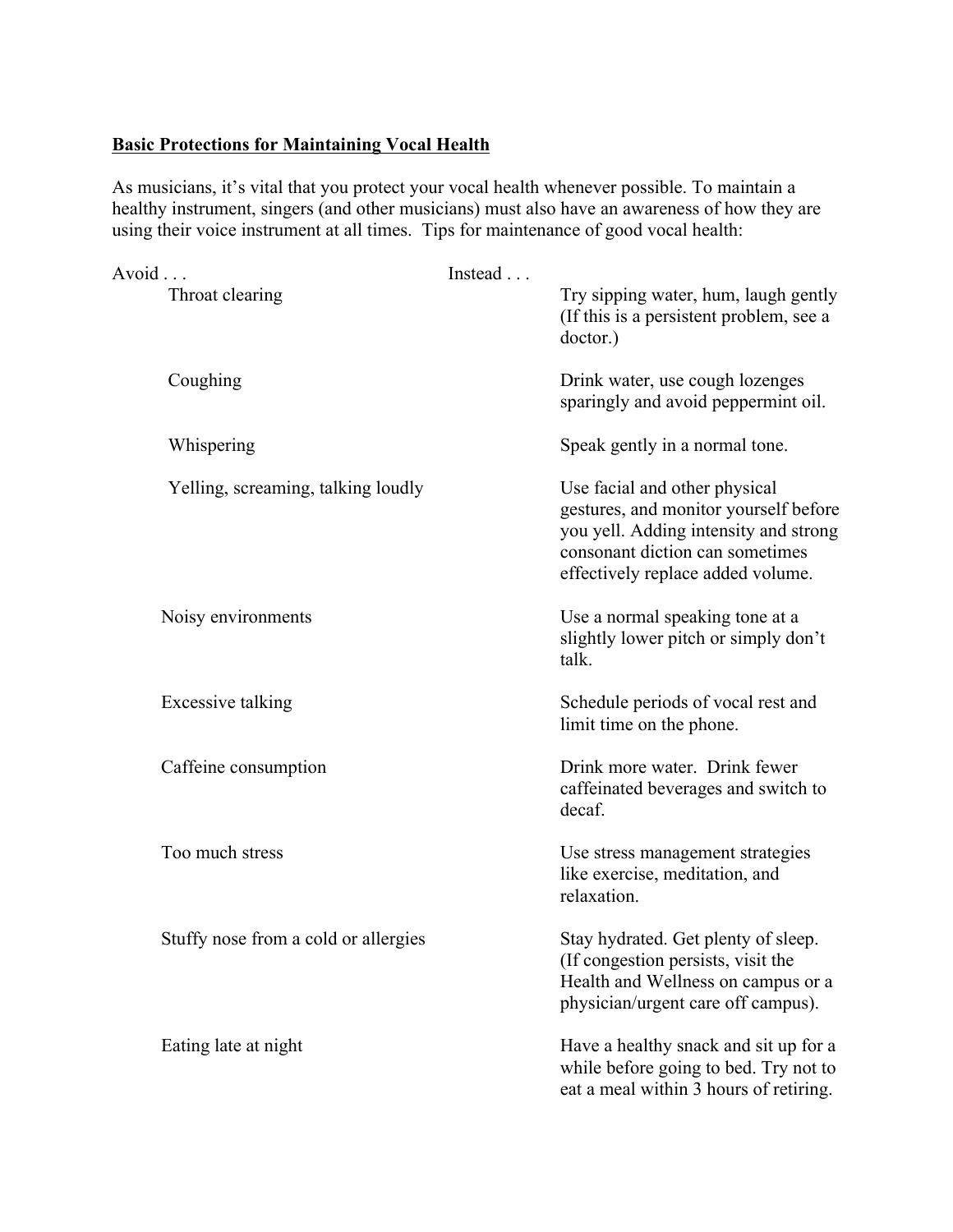Also pay attention and avoid foods that may trigger digestive discomfort (citrus fruits, tomatoes, onions, garlic, spicy or oily food).

#### **Acid Reflex and Vocal Health**

 Esophageal Reflex Disease – GERD) is a condition identified with a throat exam by a vocal folds (Cazden, 2008 ). Acid reflex is a condition of the digestive system. The vocal chords, on the other hand, are part of the respiratory system. The larynx (voice box) separates our airways from the esophagus (the part that leads food down our stomach). When small amounts of stomach acid that sneak back up the esophagus spill into the larynx they irritate the vocal chords. Reflux laryngitis (or Gastrolaryngologist is a condition that can cause redness, inflammation or other tissue changes in the

Some people may experience sensations such as stomach discomfort, burning sensations, acidic taste in the mouth. Other people maybe asymptomatic and not be aware they have GERD. Overtime, people may feel a vague sensation of vocal irritation, a need to clear their throat, increased post-nasal drip, chronic cough, difficulty singing high notes, cracking voice when singing. Reflux also increases the risk for overuse conditions such as vocal nodules. If you suspect you have acid reflux it is important to seek the advice of a health professional.

#### **When to Seek Professional Help**

There are signs of health issues that require the attention of a professional. Some of the most common signs of serious health issues are:

Chronic hoarseness or huskiness Sensation of a lump in the throat that won't go away Waking up with a sore or burning throat or a bitter taste in your mouth Areas in the vocal range where you have difficulty producing sound Chronic sinus or upper-respiratory congestion or post-nasal drip

When any of these symptoms are evident, seek professional guidance. Where to go for help: Student Health and Wellness http://www.queens.edu/Student-Life/Health-and-Wellness-Services.html Voice teachers Dr. Rebecca Engen, published researcher in vocal health Charlotte Eye, Ear, Nose and Throat, one local medical practice with expertise with singers

#### **Conclusion**

Like a professional athlete, singers who use their vocal instruments professionally require a high level of skill and technique to perform at their best and to avoid damaging their instruments.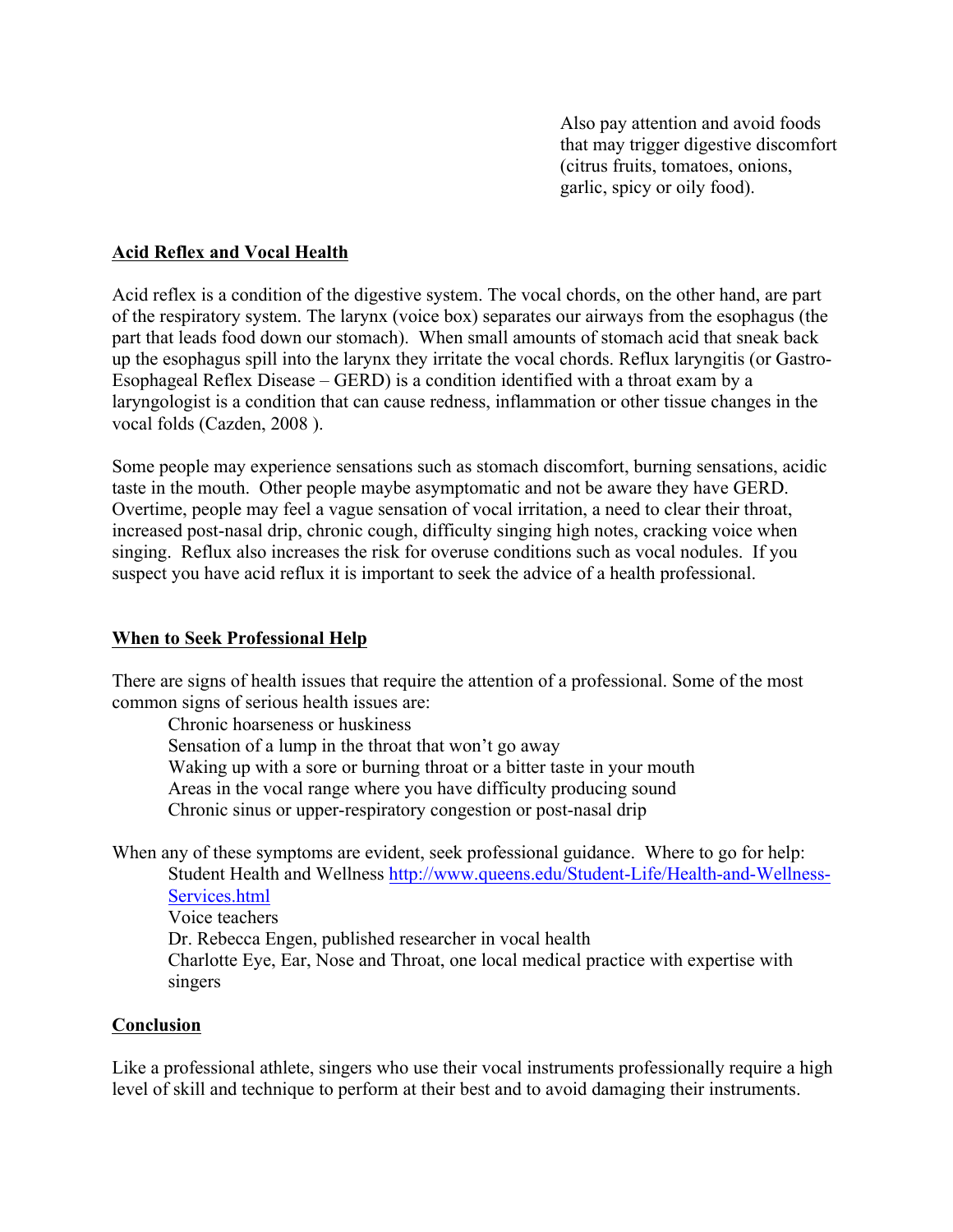Furthermore this training needs to be mindfully applied throughout the day, every day. Maintaining your physical and emotional health and well-being is necessary for your voice to be at its best. It is imperative to have a constant awareness of how you are using your vocal instrument to avoid misuse or abuse. Persons who use their voice professionally must be honest in their assessment of vocal health. Do not hesitate to seek professional guidance when needed. Your voice is a priceless and irreplaceable instrument. Take care of it.

#### References

 Health: http://nasm.arts-accredit.org/index.jsp?page=NASM-PAMA%20Advisories %20on%20Neuromusculoskeletal%20and%20Vocal%20Health Material in this unit was adapted from the NASM-PAMA Advisory on Vocal & Musculosceletal

Charlotte Eye, Ear, Nose and Throat: https://www.ceenta.com/locations/southpark

Cazden, J. (2008). Your throat on Acid. Retrieved from:

http://voiceofyourlife.com/cm/Archive/Articles%20on%20Vocal%20Health/Acid%20refl ux%20&%20voice.html

#### Additional Resources

Health and Wellness: http://www.queens.edu/Student-Life/Health-and-Wellness-Services.html

teachers: http://www.uiowa.edu/voice-academy/ The Voice Academy is a no-cost, self-directed, virtual school built for the vocal health of U.S.

Dr. Rebecca Engen:  $\frac{\text{engenr}(Q)$ queens.edu (She specializes in vocal health issues).

Vocal Chord Disorders. Retreived from:

http://www.hopkinsmedicine.org/healthlibrary/conditions/otolaryngology/vocal\_cord\_dis orders\_85,P00475/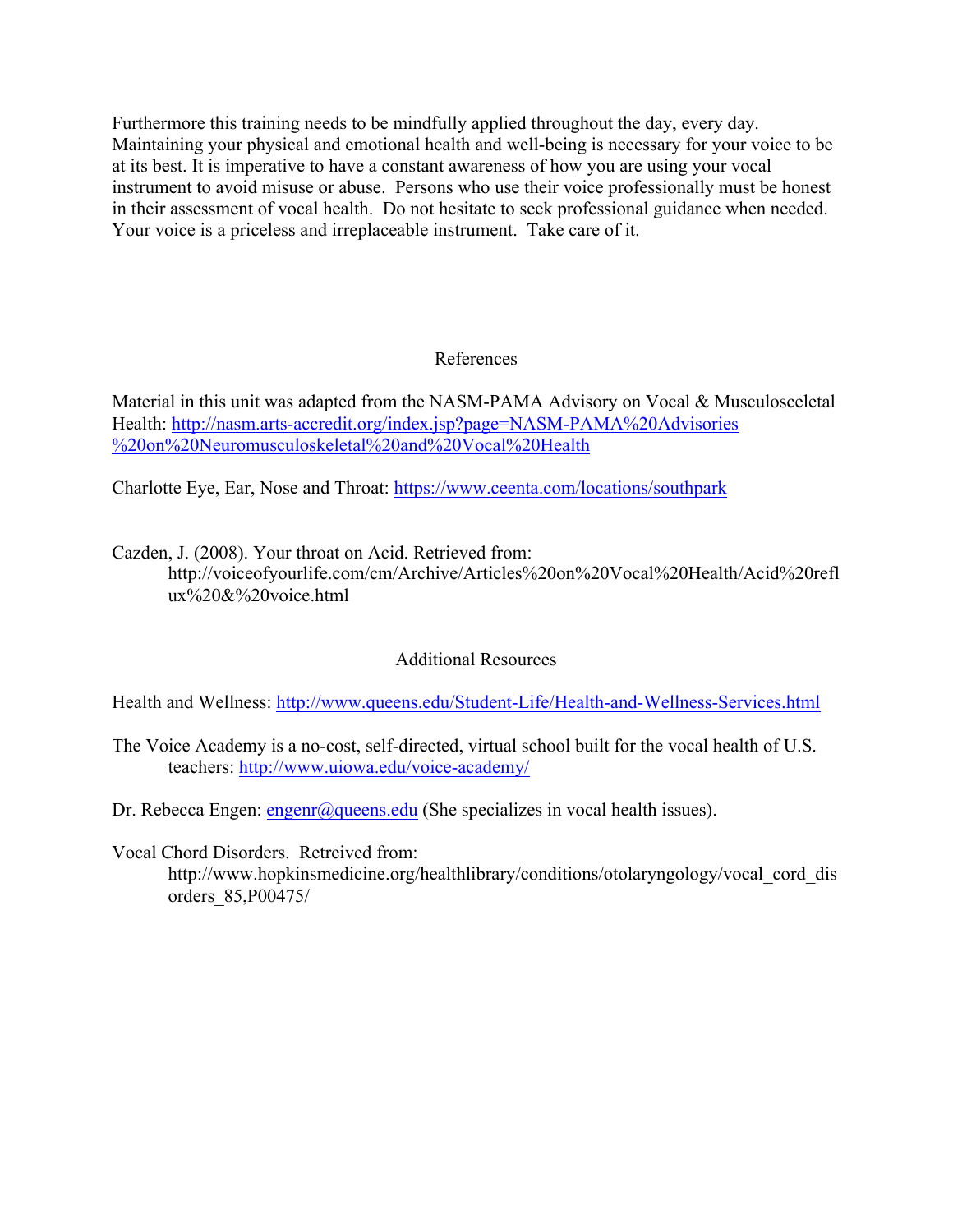### **Musical Performance Anxiety**

#### **Introductory Overview**

The purpose of this module is to address a common experience among college students: performance anxiety. By completing this module you will learn common symptoms and underlying factors of performance anxiety, as well as ways of coping with performance anxiety.

If you have concerns about anxiety and would like additional information beyond what is included in this unit, consult a licensed medical professional. You may also contact the Health & Wellness (URL: http://www.queens.edu/Student-Life/Health-and-Wellness-Services.html).

#### **Musical Performance Anxiety (MPA)**

Performance anxiety is common among college students (Lutz, 2008; Nagel, 2010). It can happen when you are taking a test or giving a presentation. Anxiety is not age or experience depended, meaning that just because you have taken tests or you have lots of experience performing you will not get anxious about the next one. The experience of performance anxiety is physical, emotional and cognitive and can have devastating professional and personal effects (Nagel, 2010).

Musicians have a unique relationship to performance anxiety. Musical performance anxiety (MPA) is a condition that affects musicians of all ages (Levy, Castille, & Farley, 2011). In fact, it is a *prevalent problem* among musicians (Nagel, 2010). Untreated, it can have a devastating effect on careers. MPA is defined as "the experience of persisting, distressful apprehension about and/or actual impairment of, performance skills in a public context, to a degree unwarranted given the individual's aptitude, training, and level of preparation " (Levy et al., 2011, p. 34). MPA is not butterflies in the stomach before a recital. MPA is more intrusive, intense, persistent or chronic. It doesn't happen only once or only every so often and is not related to how prepared a person is for their recital or jury.

#### **Who is at Risk?**

Each individual may experience MPA in different ways. Researchers found that at least half of all musical performers, regardless of age, gender, and experience level, report problems and various symptoms associated with MPA (Levy, Castille, & Farley, 2011). People with certain personality traits (or basic tendencies towards a particular quality) are more likely to experience MPA (Cox & Kenardy, 1993; Kenny, Davis, & Oates, 2006; Osborne & Kenny, 2008; Steptoe & Fidler, 1987). Those may include:

- Trait anxiety Overall tendency to worry and fear across several situations accompanied by distorted interpretations of events as threatening (c.f., Gidron, 2013)
- • Perfectionism Striving for errorless performance; setting high standards that might be excessive; self-critical, over concerned about criticism of others
- Excessive need for control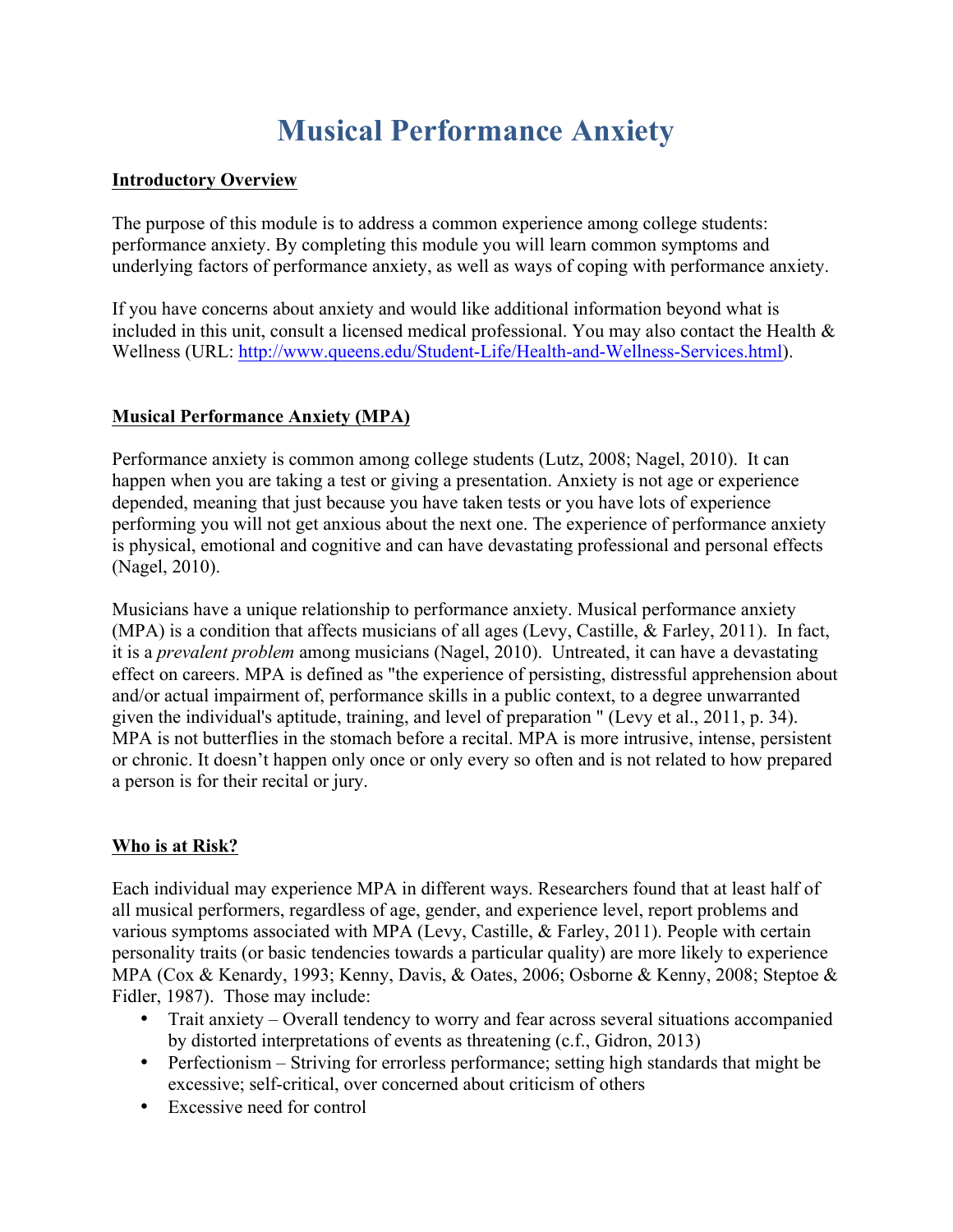- Neuroticism Tendency to experience negative emotional responses to challenges (c.f., Lahey, 2009)
- Introversion Tendency to focus on internal thoughts and feelings
- Social phobia Fear of being embarrassed or judged by others (c.f., NIH, 2013)

Overall, individuals who are high in negative affect or tend to have negative thought patterns are more at risk of experiencing musical performance anxiety.

#### **Symptoms of MPA**

MPA is a psychophysiological event, meaning the autonomic nervous system is involved initiating and maintaining symptoms. MPA goes beyond being nervous before a performance. Below is a list of physical symptoms (Lutz, 2008):

- Pounding heart
- Blood pressure rises
- Intense butterflies in the stomach
- Sweaty palms
- Dry mouth
- Muscle tremors/shaking
- Quivering lips
- Breaking voice
- Pupils dilate
- Surge in adrenaline-like chemicals related to the fight or flight response

MPA effects more than our body, it impacts our mind as well. Below is a list of cognitive and psychological symptoms (Wilson & Roland, 2002):

- Technique lapses
- Memory lapses
- Increase in negative self-talk
- Preoccupation about "not being good enough"
- Fear of humiliation
- "Catastrophising" Believing that minor errors may have catastrophic consequences
- Belief that you must be perfectly competent at musical performance to be a worthwhile person
- Guilt for experiencing pleasure when performing well

The terrible irony is that these MPA symptoms CAN indeed impact the quality of a performance!

#### **Important Underlying Factors in MPA**

There are psychological, social and financial issues associated with MPA (Nagel, 2010). Most adult professional performers began instrument lessons in early childhood. The average age musicians begin training is 10 years old (Nagel, 2010). Thus, those who choose to pursuit a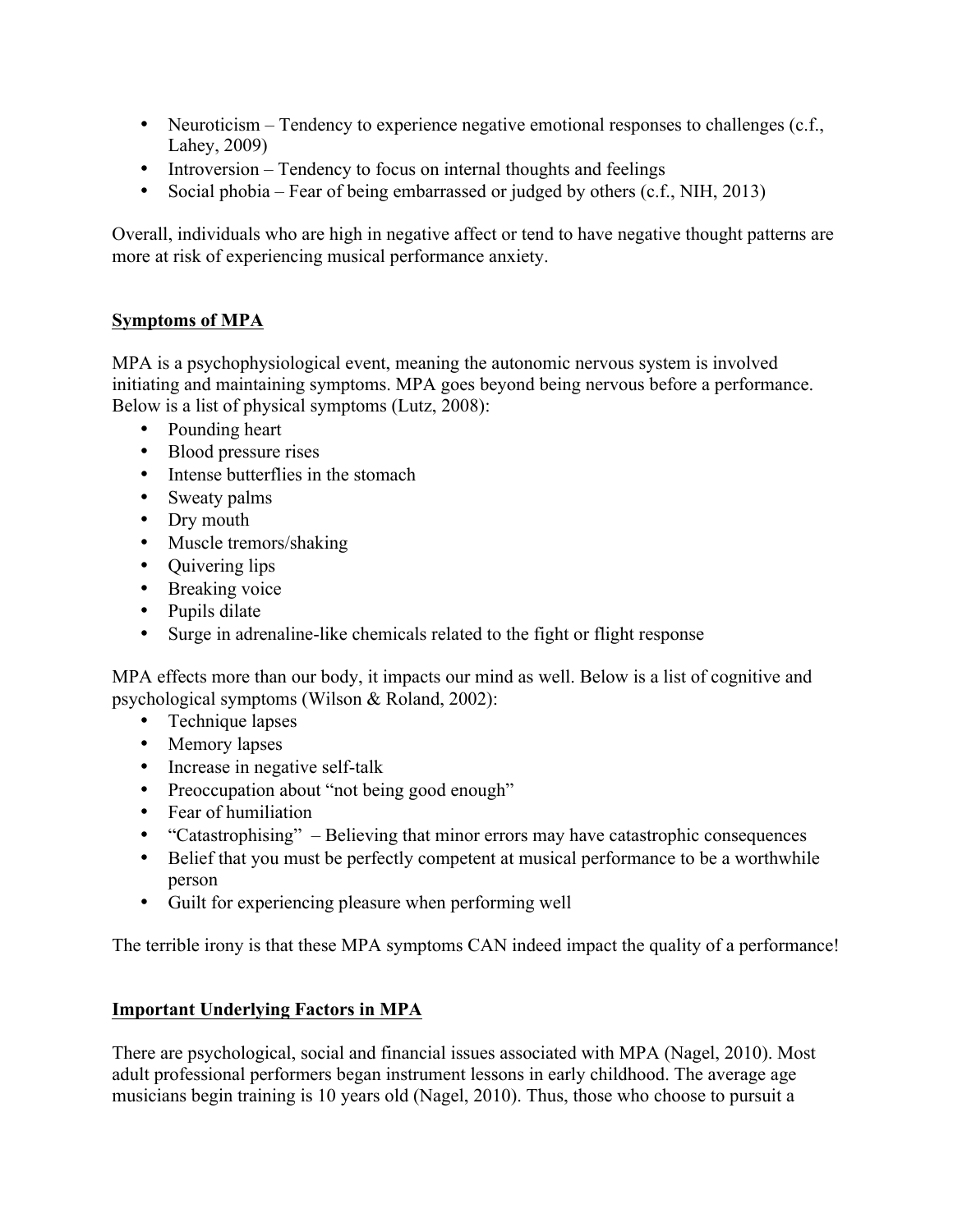and that *maybe* they have developed unhelpful habits associated with coping with normal anxiety career in music probably have invested a great deal of time, money and energy into developing their craft. This time investment also means that performance issues may have begun years ago or MPA (Nagel, 2010).

It is also important to know that the "work harder" ethic does not apply when dealing with performance anxiety (Nagel, 2010). MPA is NOT the same as not being prepared. Yes, if a person has a music jury and did not practice, they may worry that their fingers won't "do" that hard run, or have trouble remembering the lyrics. That worry and nervousness is associated with how prepared, or unprepared a person is. However, if a person can play the music beautifully on their own, but when they show up for their jury, or when they think about performing in front of others and experience the symptoms listed earlier, then they might be experiencing MPA.

Some people abandon or redirect their careers because of MPA (Nagel, 2010). This decision to change careers can have monumental implications. Changing careers because of MPA doesn't mean that a person is not a good musician or does not love playing music. However, they might be unable to cope with the stage fright of performing for others. If you perform as a musician, whether as a music therapist in front of clients and their family or at a recital or at a paying concert, it means that you have to demonstrate competence in front of others. Thus, understanding and seeking treatment for MPA is pertinent to self-care and pursuing a career as a musician.

#### **Treating MPA: One size does not fit all**

There are two *main* researched treatments: psychological therapy and medication. There are many versions of psychotherapy and counseling to address MPA. Research indicates that counseling can help musicians cope with MPA. For example, many articles have been published on the use of cognitive-behavioral therapy and psychodynamic therapy for helping musicians with MPA (Brugues, 2011; McGinnis & Milling, 2005, Nagel, 2010). Other therapy treatments include biofeedback, hypnosis and perhaps most interesting: music therapy (Brugues, 2011; Kim, 2008; Montello, 1989).

Some people also use medications to help them cope with symptoms. Medications include betablockers, anti-anxiety or antidepressant medications (Nagel, 2010; Park, 2010). Use of medication should be concurrent with therapy; a doctor specializing in treating anxiety should prescribe those medications.

However, there are some experiences that people report being helpful that are beyond therapy and medication. Routinely practicing meditation is a common technique that some musicians report as useful (Nagel, 2010). Similarly, there are reports that a yoga practice is also beneficial (Stern, Khalsa, & Hofmann, 2012).

There are also study findings indicating that social support networks can be helpful when coping with MPA (Park, 2010; Schneider & Chesky, 2011). Musicians, who report having people who care about them, encourage them and help them calm down, are better equipped to cope with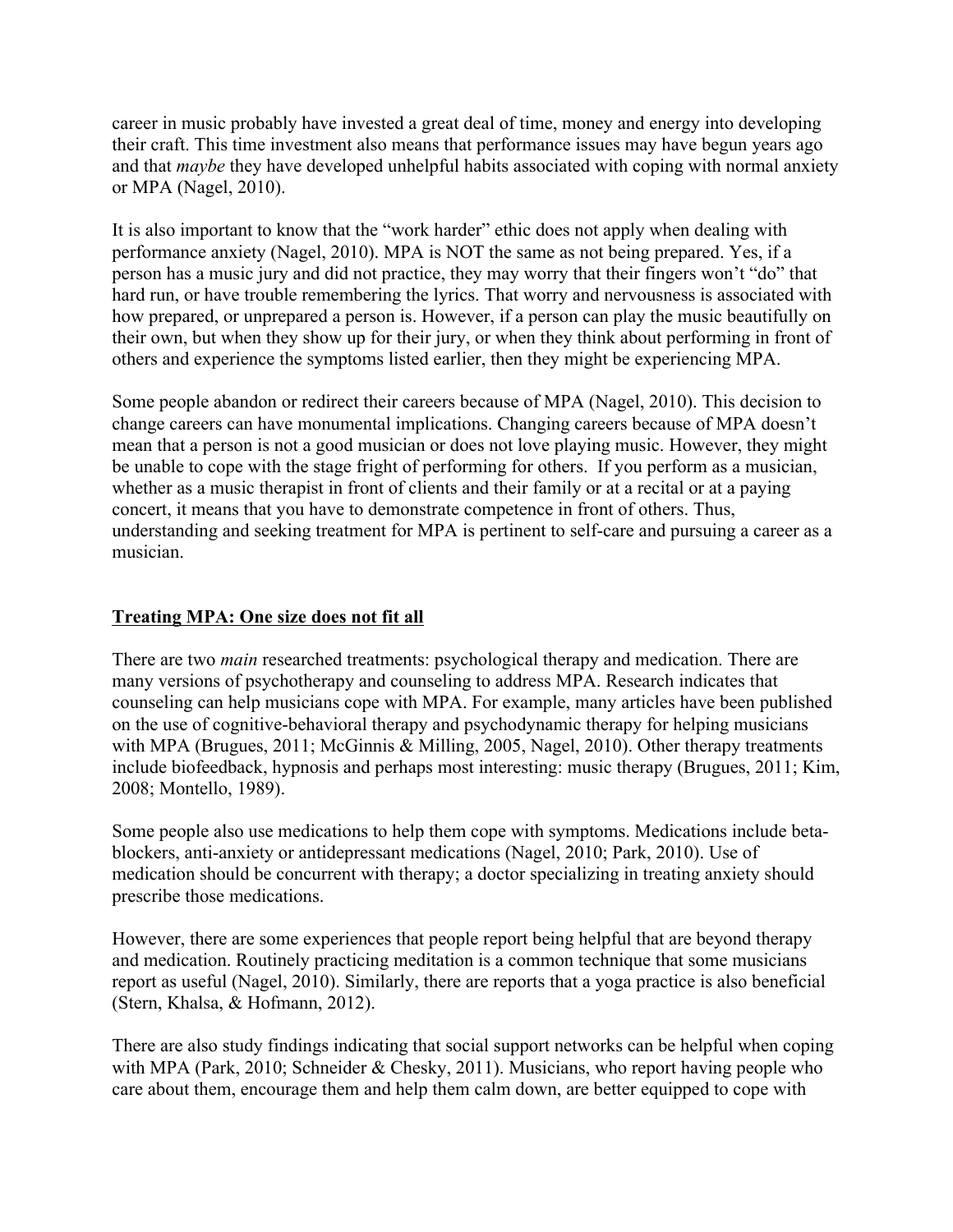MPA than those who report little perceived social support (Schneider  $&$  Chesky, 2011). Park (2010) also found a relationship between spirituality and coping with MPA: when a person is experiencing MPA, his or her spirituality is negatively impacted.

#### **Prevention**

Your music instructor is here to help. Your music instructor can be sensitive towards any issues you are experiencing associated with performing. Also your instructor knows what you are capable of and assigns music that is appropriate to your level of musicianship. They are here to support you and see you be successful, not to set you up for failure! However, they are not a therapist and so may refer you to someone is who.

If you are concerned that you may have MPA, then find out. We don't want you to suffer. The sooner issues are acknowledged the better! Self-report psychometric measures (i.e., scales that indicate symptoms or behaviors associated with having MPA) do exist in the literature (e.g., Barbeau, 2011). If you choose to access and complete such measures it is important not to attempt to interpret the results yourself. We advise sharing the results with a healthcare professional.

#### **Conclusion**

MPA is a real issue and experience for musicians. The symptoms can be physical, cognitive and emotional. If untreated, the experience of MPA can greatly intrude on a musician's life and even stop careers in music. The symptoms are problematic and can impact how a musician plays their instrument and performs music. Talk to your music instructor, your primary doctor, or the health care professionals at the Queens University of Charlotte Health & Wellness Center if you are concerned you might have MPA.

If you would like to explore the opinions available through the health and wellness center at queens, here is a link: http://www.queens.edu/Student-Life/Health-and-Wellness-Services.html

#### References

- Barbaeu, A. K. (2011). Performance anxiety inventory for musician (PerfAIM): A new questionnaire to assess music performance anxiety in popular musicians. Doctoral Dissertation. McGill University, Montreal.
- Brugues, A. (2011). Music Performance Anxiety-Part 2: A Review of options. *Medical Problems of Performing Artist, 26*(3), 164-171
- Cox, W. J., & Kennedy, J. (1993). Performance anxiety, social phobia and setting effects instrumental music students. *Journal of Anxiety Disorders,7*(1), 49-60. doi:10.1016/0887-6185(93)90020-L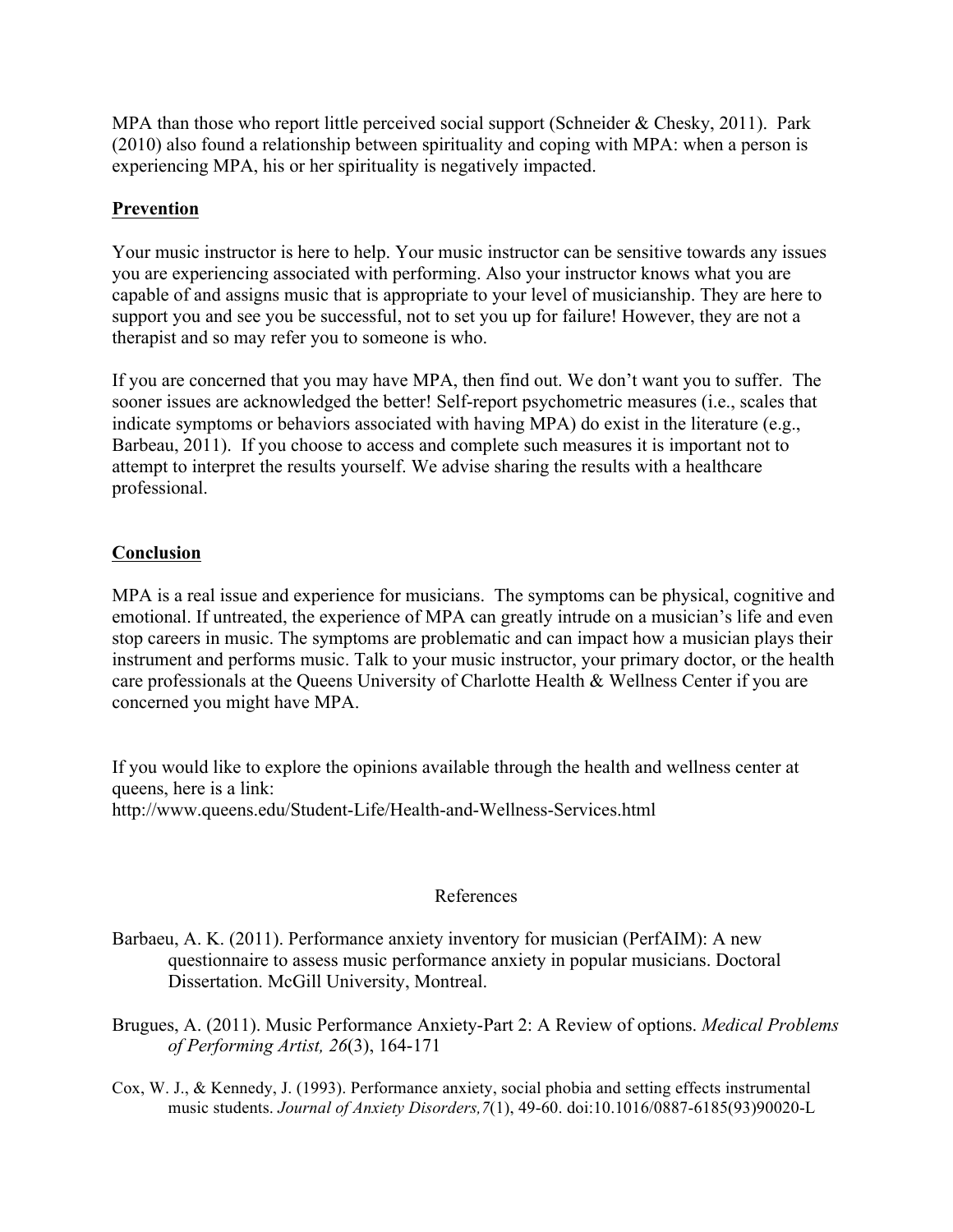- Gidron, Y. (2013). Trait Anxiety. In M. D. Gellman & J. R. Turner. *Encyclopedia of Behavioral Medicine* (p. 1989). New York, NY: Springer.
- Kenny, D. T., Davis, P. J., & Oates, J. (2006). Music performance anxiety and occupational stress amongst opera chorus artist and their relationship with state and trait anxiety and perfectionism.  *Journal of Anxiety Disorder, 18,* 757-777.
- Kim, Y. (2008). The effect of improvisation-assisted desensitization, and music-assisted progressive muscle relaxation and imagery on reducing pianists' music performance anxiety. *Journal of Music Therapy, 45*, 165-191. doi: 10.1093/jmt/45.2.165
- Lahey, B. B. (2009). Public health significance of neuroticism. *American Psychologist, 64,* 241- 256. doi: 10.1037/a0015309
- *Problems of Performing Artists, 26,* 30-34. Levy, J., Castille, C. & Farley, J. (2011). Performance anxiety in the marching arts. *Medical*
- Lutz, B. (2008). Performers vs. anxiety. *New Orleans Magazine, 42*, 44,46.
- McGinnis, A., & Milling, L. (2005). Psychological treatment of musical performance anxiety: Current status and future directions. *Psychotherapy: Theory, Research, Practice, Training, 42*, 357-373.
- Montello, L. (1989). Utilizing music therapy as a mode of treatment for the performance stress of professional musicians (Doctoral dissertation, New York University, 1989). Dissertation Abstracts International 50, 3175.
- Nagel, J. (2010). Treatment of music performance anxiety via psychological approaches: A review of selected CBT and psychodynamic literature. *Medical Problems of Performing Artists, 25*,141-148.
- NIH. (2013). *Social phobia (Social anxiety disorder): Always embarrassed.* U.S. Department of Health and Human Services, National Institutes of Health. HIH Publication No. TR 10- 4678. Retrieved from: http://www.nimh.nih.gov/health/publications/social-phobiasocial-anxiety-disorder-always-embarrassed/index.shtml
- Osborne, M. S. & Kenny, D. T. (2008). The role of sensitizing experiences in MPA in adolescent  musicians. *Psychology of Music*, 1-16, doi: 10.1177/0305735607086051
- Park, J. (2010). The relationship between musical performance anxiety, healthy lifestyle factors, and substance use among young adult classical musicians: Implications for training and education. (Doctoral dissertation, Columbia University, 2010). ProQuest Dissertations Publishing, 3424899.
- Schnieder, E. & Chesky, K. (2011). Social support and performance anxiety of college music students. *Medical Problems of Performing Artist, 26*(3), 157-163.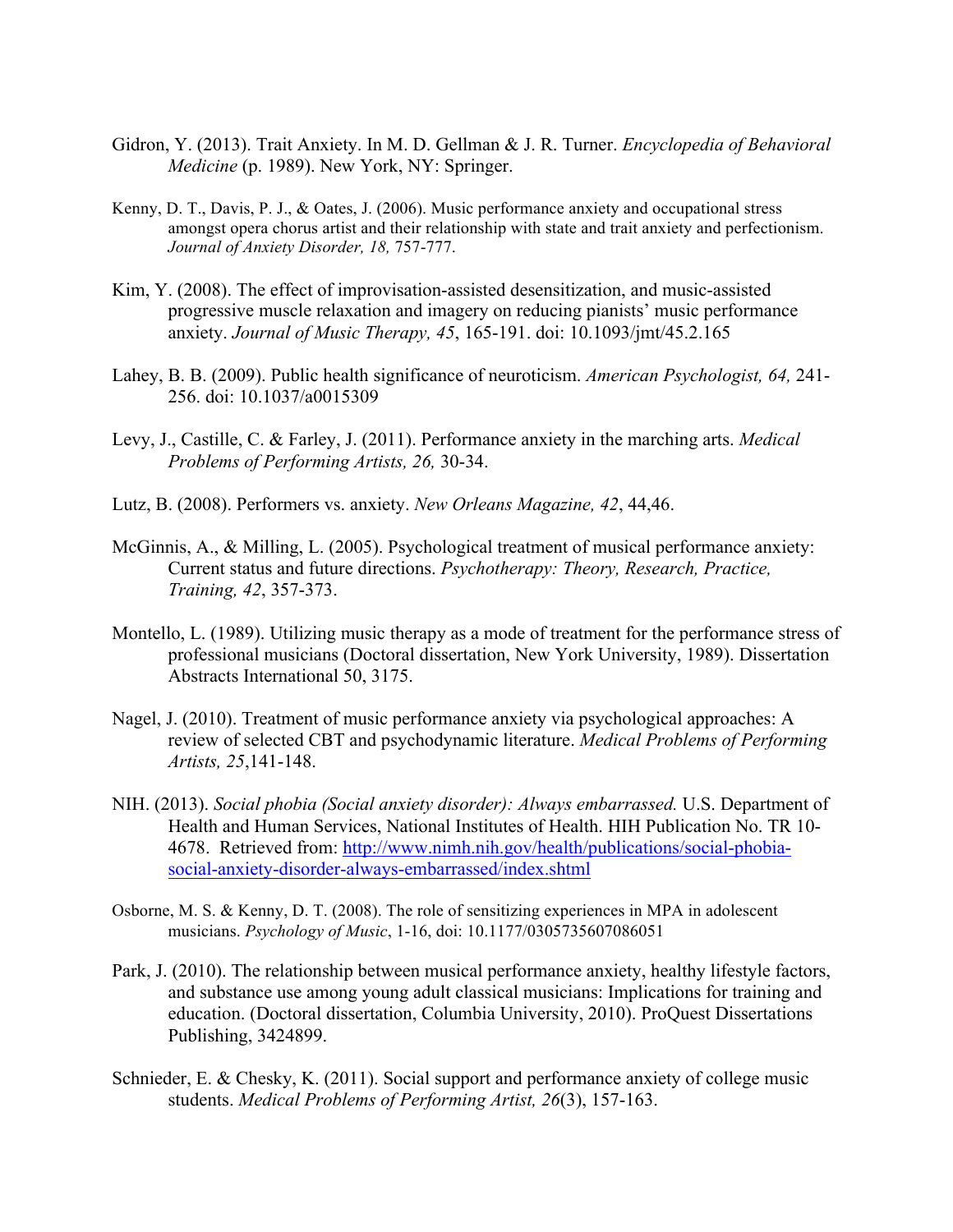- Steptoe, A., & Fidler, H. (1987). Stage fright in orchestral musicians: A study of cognitive and behavioral strategies in performance anxiety. *British Journal of Psychology*, *78*, 241-249.
- Stern, J., Khalsa, S., & Hofmann, S. (2012). A Yoga Intervention for Music. Performance Anxiety in Conservatory Students. *Medical Problems of Performing Artists, 27*, 123-8.
- Wilson, G. & Roland, D. (2002). Performance Anxiety (pp 47-61). In G. D. Wilson, G. D., D. Roland, D., R. Parncutt, R., & G. E. McPherson (Eds.) *The science and psychology of music performance.* Oxford: Oxford University Press. DOI:10.1093/acprof:oso/9780195138108.003.0004